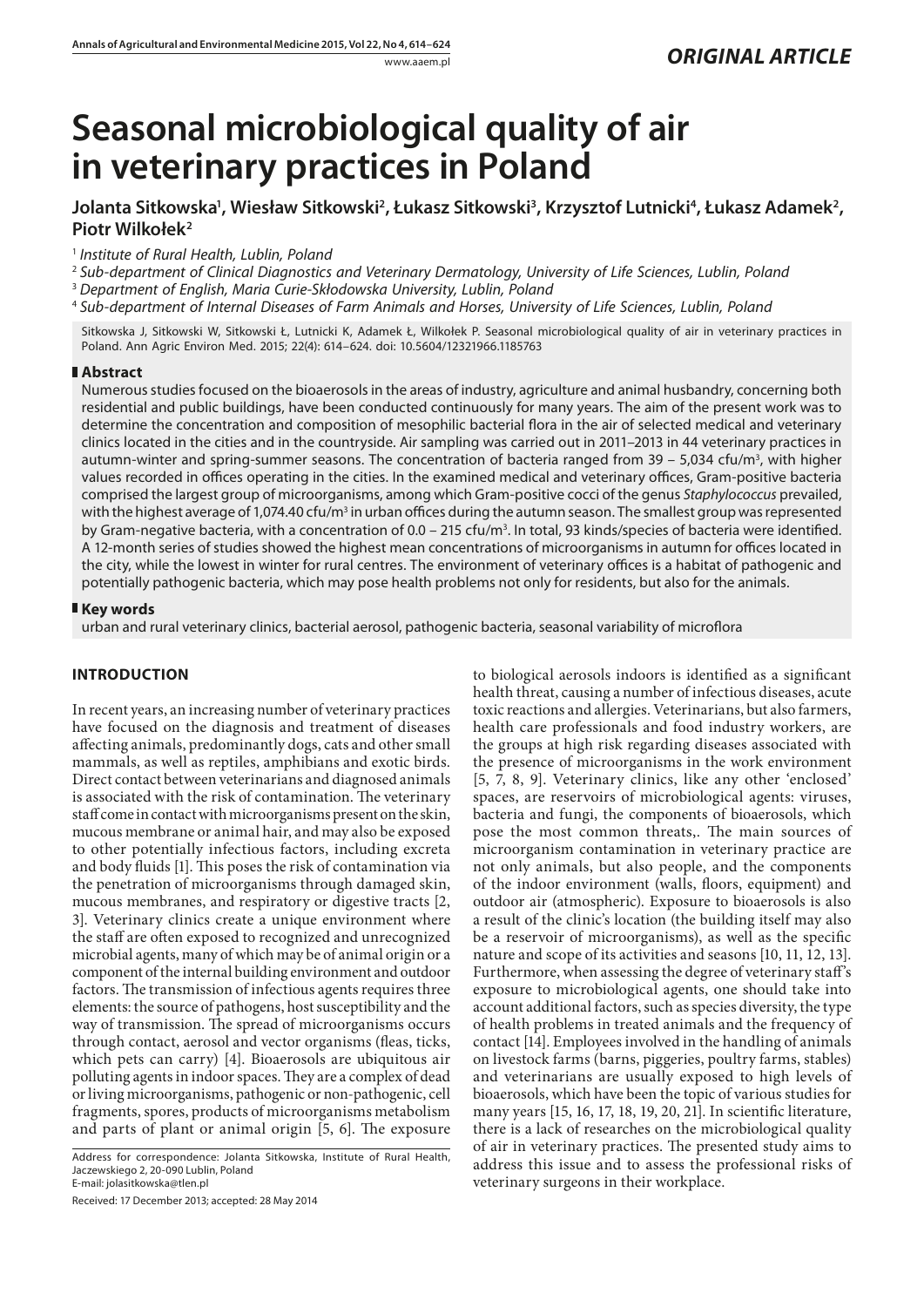#### **OBJECTIVE**

The aim of the study was to evaluate the microbiological quality of air in diagnostic and therapeutic veterinary facilities located in cities and rural regions, and to analyze the bacteria concentrations in all seasons.

#### **MATERIALS AND METHOD**

The study was conducted in 44 medical and veterinary surgeries in the period of 2011–2013. The clinics were located in urban and rural provinces of Lubelskie and Świętokrzyskie provinces of Poland, mostly run by individual farmers. Sampling was carried out in autumn (September, October, November), winter (December, January, February), spring (April, May) and summer (June and August). A total of 27 clinics were examined in autumn, 16 of which were urban and 11 rural. In winter, sampling was conducted in 17 veterinary clinics – 10 urban and 7 rural. Tests carried out in the last year of the study in spring and summer focused on 26 practices located in the city examined earlier during autumn and winter. The samples were collected during admissions hours, with doors and windows closed, safe from any air currents. Air conditioning equipment was not installed in the surveyed areas. Sampling was carried out with the use of Koch's free sedimentation method, which requires open Petri dishes with appropriate culture media to be left (for 30 minutes) in 3 different positions places in each tested room: slightly above floor level, at the procedure table and at eye-level. The plates containing a blood agar (tryptic soy agar (TSA) medium with 5% defibrinated sheep blood), for the isolation and identification of mesophilic Gram-positive and Gram-negative bacteria, differentialselective EMB substrate with methylene blue and eosin for identification of Gram-negative bacteria and Chapman agar for isolation of mannitol-positive and mannitol-negative staphylococci, were used. After incubation at 37 °C (for one day), at room temperature 20–22 °C (for 2 days) and at 4 °C (for 3 days), macro-and microscopic evaluation of grown microorganisms was carried out, morphological types were assessed, and the identification of the most abundant colonies was performed using biochemical tests: Mikrolatest for Gram-negative rods and Gram-positive cocci (Erba Lachema s.r.o., Brno, Czech Republic) and GP2 MicroPlate™ test for Gram-positive rods (Biolog, Inc., Hayward, CA, USA). The number of bacteria grown on these media at various levels of sampling was summed and averaged. The concentrations of microorganisms in  $1 \text{ m}^3$  of air was determined as colony forming units (cfu/m3 ) using Omelianski's formula (Polish Standard PN-89/Z-04111/02).

$$
X = \frac{A \times 10000}{P \times k}
$$

- $X$  number of microorganisms in air (cfu/m<sup>3</sup>)
- A mean number of colonies on a plate
- $P$  surface of a plate (cm<sup>2</sup>)
- $k -$  factor depending on the time of exposure ( $k = 1$  for 5 min,  $k = 2$  for 10 min,  $k = 3$  for 15 min,  $k = 6$  for 30 min).

To assess the microbiological status of the air, different methods are used: sedimentation, collision and filter method, each of which has advantages and disadvantages.

The sedimentation method selected for this study, although displaced by measurements using standardized equipment, is still used and does not require any control instruments, and is cheap and recommended by Polish Standards PN-89/Z-04008/08. In addition, it is considered to be one of the ways to evaluate surface contamination by microorganisms in the air [22]. Krogulski [22], having performed parallel measurements for comparative purposes under strictly controlled conditions (no air movement), obtained results which did not show significant differences between the total numbers of bacteria inside buildings determined with the use of aspiration and sedimentation methods.

**Statistical analysis.** Statistical significance of differences between the abundance of the isolated microorganisms was calculated with the rank test U Mann-Whitney. All calculations were performed for  $p \le 0.05$  using Statistica v. 10.0 PL.

#### **RESULTS**

The study showed the presence of mesophilic Gram-positive bacteria in all veterinary offices. The total number of airborne bacteria isolated on TSA blood agar varied from 39 – 5,034  $cfu/m<sup>3</sup>$ . Average values ( $cfu/m<sup>3</sup>$ ) of all microorganisms grown on the agar ranged from 226.9 in the offices located in the countryside to 2,121.80 in urban practices during the winter and autumn seasons. The great majority of bacteria grown on blood agar (Gram-positive cocci, Grampositive rods, Gram-negative rods, bacilli and mesophilic actinomycetes), were most strongly represented in urban practices in autumn. Throughout the study period, a decrease in the number of Gram-positive cocci and Gram-positive rods in winter and spring was noted in these practices, and then an increase in number was reported in summer.

In the case of *Bacillus* spp. and mesophilic actinomycetes, a decrease in winter was followed by growth during the spring and summer. In rural centres, regardless of the season, mean values ( $cfu/m<sup>3</sup>$ ) of all the identified microorganisms were significantly lower than those isolated in urban practices. The largest group consisted of Gram-positive cocci with the highest average of  $1,074.40 \text{ cfu/m}^3$  (for urban clinics in autumn) and the lowest of 102.84  $cfu/m^3$  (for rural clinics in winter). Gram-positive rods were most abundant in summer  $-705.73$  cfu/m<sup>3</sup> and autumn – 631.75 cfu/m<sup>3</sup> in clinics located in the cities, and reached their lowest values in winter in rural clinics –  $63.66 \text{ cfu/m}^3$ . Mean values for bacilli were at their peak in autumn  $-347.71 \text{ cfu/m}^3$  in urban veterinary care facilities, and the lowest in winter  $-45.71 \text{ cfu/m}^3$  in urban and  $48.97 \text{ cfu/m}^3$  in rural clinics. The smallest group of microorganisms were Gram-negative rods with mean values of 3.26 cfu/m<sup>3</sup> in winter (countryside) to 39.18 cfu/m<sup>3</sup> summer (city) and mesophilic actinomycetes  $-8.16 \text{ cfu/m}^3$ during winter in rural clinics and 3.26 cfu/m<sup>3</sup> during winter in urban clinics. Comparison of the numerical averages of different groups of bacteria on blood agar given in cfu/ $m<sup>3</sup>$ , as well as the percentage ratios, are shown in Table 1.

A statistically significant higher number of microorganisms isolated on blood agar was found in urban areas during summer, compared to the analogous period in rural areas for the following: Gram-positive cocci ( $p = 0.00005$ ), Grampositive rods (p = 0.00002) and *Bacillus* spp. (p = 0.0002).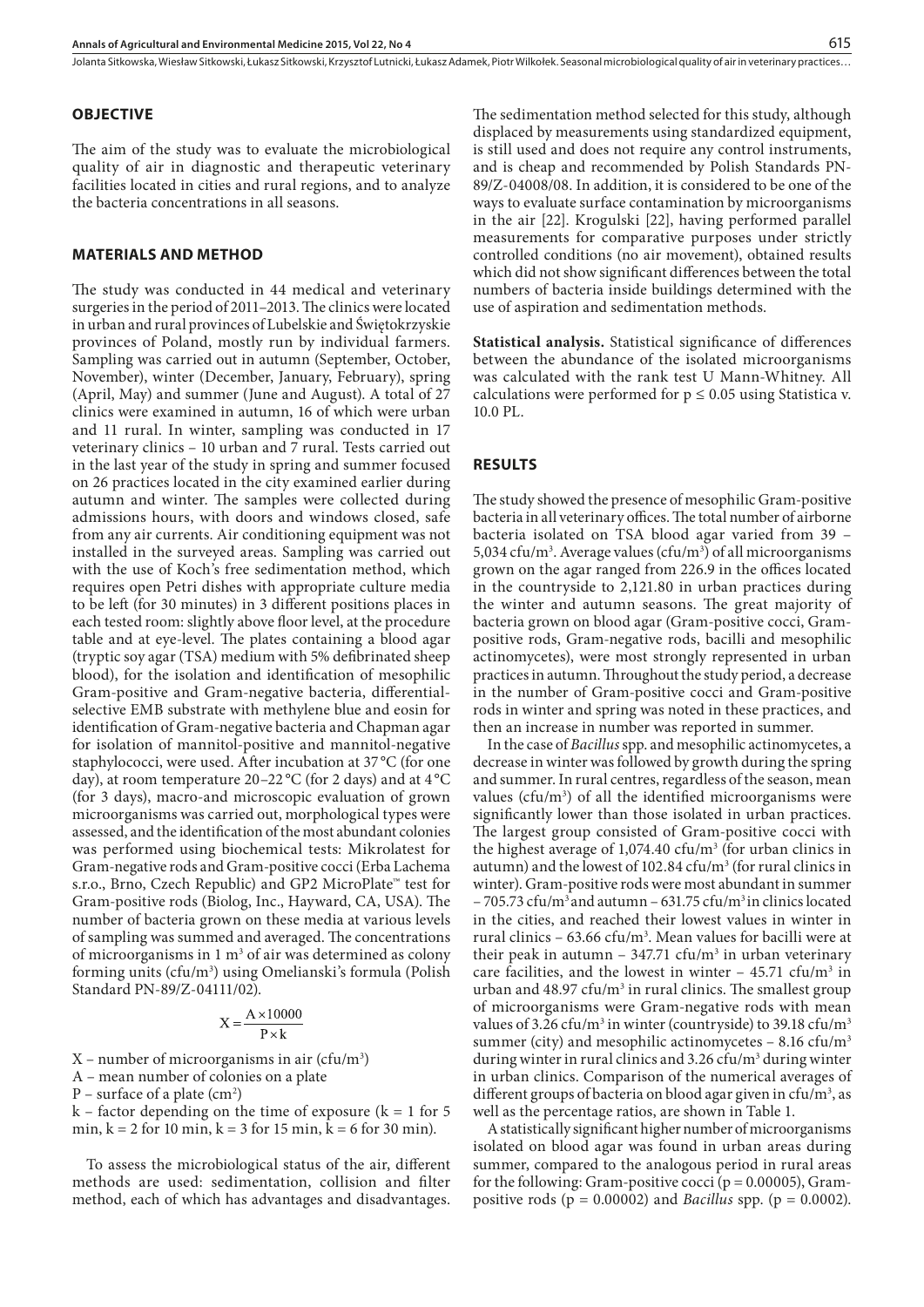|    |           |                                                | Blood agar - total<br>$cfu/m^3$ | Gram-negative rods | Gram-positive cocci | Gram-positive rods | Bacillus spp. | Mesophilic<br>actinomycetes |
|----|-----------|------------------------------------------------|---------------------------------|--------------------|---------------------|--------------------|---------------|-----------------------------|
|    |           | $x\pm SD$                                      | 2121.80±1311.31                 | 19.58±24.25        | 1074.4±857.67       | 631.75±506.71      | 347.71±343.09 | 48.35±50.38                 |
| A  | UA        | $\%$                                           |                                 | 0.90               | 50.62               | 29.75              | 16.38         | 2.26                        |
| W  |           | $x \pm SD$                                     | 1288.06±1384.10                 | 22.85±16.46        | 901.9±1160.77       | 314.34±281.77      | 45.71±49.19   | $3.26 \pm 17.26$            |
|    | UA        | $\%$                                           |                                 | 1.77               | 70.02               | 24.41              | 3.55          | 0.25                        |
|    |           | $x\pm SD$                                      | 918.95±507.38                   | $7.12 \pm 17.70$   | 541.4±300.91        | 197.68±177.22      | 152.27±118.27 | 20.48±14.73                 |
| S  | UA        | $\frac{0}{0}$                                  |                                 | 1.11               | 57.29               | 24.14              | 15.12         | 2.34                        |
| Su | UA        | $x\pm SD$                                      | 1583.37±1030.05                 | 39.18±45.06        | 740.49±537.7        | 705.73±514.23      | 61.22±34.36   | 36.73±34.87                 |
|    |           | $\%$                                           |                                 | 2.41               | 46.46               | 43.68              | 5.06          | 2.39                        |
|    | <b>RA</b> | $x\pm SD$                                      | 499.53+545.28                   | $9.79 \pm 19.32$   | 257.34+359.56       | $153.15 + 175.30$  | 59.66+115.25  | 19.59±23.26                 |
| A  |           | $\%$                                           |                                 | 1.96               | 51.52               | 30.66              | 11.94         | 3.92                        |
|    | <b>RA</b> | $x\pm SD$<br>226.9±1310.61<br>$3.26 \pm 16.52$ |                                 |                    | 102.84±1077.48      | 63.66±259.95       | 48.97±42.60   | $8.16 \pm 10.50$            |
| W  |           | $\frac{0}{0}$                                  |                                 | 1.57               | 69.50               | 21.89              | 6.09          | 0.95                        |

**Table 1.** Mean cfu/m<sup>3</sup> values and the percentage of different organism groups isolated on blood agar at different seasons (N=69)

Commentary:<br>A - autumn

A – autumn UA – urban areas

W – winter RA – rural areas<br>S – spring RA – rural areas

 $Su - sum$ 

N.d. – no detected

Similar calculations were made regarding the significance of differences between seasons for urban practices. It was noted that the number of Gram-negative rods during spring was significantly lower than during summer  $(p=0.01)$  and autumn (p=0.04). The number of Gram-positive rods reached its lowest value in spring and was significantly different from the numbers isolated during autumn ( $p=0.008$ ), winter  $(p=0.008)$  and summer  $(p=0.01)$ .

Among the identified Gram-positive cocci, *Staphylococcus* spp. was most abundant with an average of  $53.87 \text{ cfu/m}^3$ (for rural clinics in winter) –  $732.19 \text{ cfu/m}^3$  (urban offices in autumn) (Tab. 2).

The identified Gram-positive rods were best represented by the species found in urban offices: *Microbacterium imperiale* – 656.28 cfu/m3 (autumn), *Microbacterium esteroaromaticum* – 587.71 cfu/m3 (autumn), *Microbacterium saperdae* – 543.63 cfu/m3 (summer), *Microbacterium laevaniformans* – 479.96 cfu/m3 (winter), *Corynebacterium afermentans*  ss afermentans (CDC.A NF-1) – 465.27 cfu/m<sup>3</sup> (autumn), *Brevibacterium epidermidis* – 382.01 cfu/m3 (summer). The concentration and percentage of all isolated types/species

of Gram-positive rods are shown in Table 3. Offices with species/kinds of bacteria isolated on blood agar are listed in Table 4.

Gram-negative rods occurred in 66% of examined veterinary clinics. In all of the tested positions, 13 species of Gram-negative rods were found. *Stenotrophomonas maltophilia* was the most commonly isolated bacterium, observed in 9 practices, mainly in autumn and summer. The smallest species diversity in a group of Gram-negative rods was found in health-care centres located in the countryside during the winter season, and in the cities in the spring season. The summary of data concerning the concentration and percentage Gram-negative rods is shown in Table 5. Offices with Gram-negative rods isolated on EMB agar are listed in Table 6.

*Staphylococcus xylosus* and *S. haemolyticus* were the most frequently identified species among the mannitol-positive cocci grown on Chapman agar. Both species reached the highest mean values (cfu/m<sup>3</sup>), respectively: 70.20 in winter and 63.67 in summer. Potentially pathogenic strains of *Staphylococcus aureus* were found in amounts ranging from

| Table 2. Mean cfu/m <sup>3</sup> values and the percentage of Gram-positive cocci isolated on blood agar (N=69) |  |  |
|-----------------------------------------------------------------------------------------------------------------|--|--|
|                                                                                                                 |  |  |

| Season | Environ-<br>ment |               | Total (cfu/m <sup>3</sup> ) | Deinococcus<br>grandis | Enterococcus<br>spp. | <b>Micrococcus</b><br>spp. | Staphylococcus<br>spp. | Streptococcus<br>bovis biovar<br>II <sub>1</sub> | Streptococcus<br>canis | Streptococcus<br>pneumoniae | <b>Streptococcus</b><br>spp. |
|--------|------------------|---------------|-----------------------------|------------------------|----------------------|----------------------------|------------------------|--------------------------------------------------|------------------------|-----------------------------|------------------------------|
|        | UA               | $x \pm SD$    | 1074.4±857.67               | N.d.                   | 7.96                 | 317.11±582.23              | 732.19+629.66          | N.d.                                             | 5.51                   | 2.45                        | $9.18 \pm 16.73$             |
| A      |                  | $\%$          |                             |                        | 0.74                 | 29.52                      | 68.15                  |                                                  | 0.51                   | 0.23                        | 0.85                         |
|        |                  | x±SD          | 901.9±1160.77               | N.d.                   | N.d.                 | 250.22±216.93              | 635.65±1020.97         | 8.91                                             | N.d.                   | N.d.                        | 3.56±13.86                   |
| W      | UA               | $\%$          |                             |                        |                      | 27.76                      | 70.49                  | 0.99                                             |                        |                             | 0.40                         |
| S      | UA               | $x \pm SD$    | 541.4±300.91                | N.d.                   | N.d.                 | 214.6±136.75               | 321.46±224.11          | N.d.                                             | N.d.                   | N.d.                        | $5.34 \pm 13.85$             |
|        |                  | $\%$          |                             |                        |                      | 39.63                      | 59.38                  |                                                  |                        |                             | 0.99                         |
| Su     | UA               | $x\pm SD$     | 740.49±537.73               | N.d.                   | N.d.                 | 111.66±106.85              | 597.51±420.74          | N.d.                                             | 17.63                  |                             | 13.71±19.65                  |
|        |                  | $\%$          |                             |                        |                      | 15.08                      | 80.69                  |                                                  | 2.38                   |                             | 1.85                         |
|        |                  | $x\pm SD$     | 257.34±359.56               | 11.58                  | N.d.                 | 121.99±209.79              | 118.43±237.71          | N.d.                                             | N.d.                   | N.d.                        | $5.34 \pm 18.02$             |
| A      | <b>RA</b>        | $\%$          |                             | 4.50                   |                      | 47.40                      | 46.02                  |                                                  |                        |                             | 2.08                         |
|        |                  | x±SD          | 102.84±1077.48              | N.d.                   | N.d.                 | 48.97±39.67                | 53.87±64.45            | N.d.                                             | N.d.                   | N.d.                        | N.d.                         |
| W      | <b>RA</b>        | $\frac{0}{0}$ |                             |                        |                      | 47.62                      | 52.38                  |                                                  |                        |                             |                              |

Commentary: like a Table 1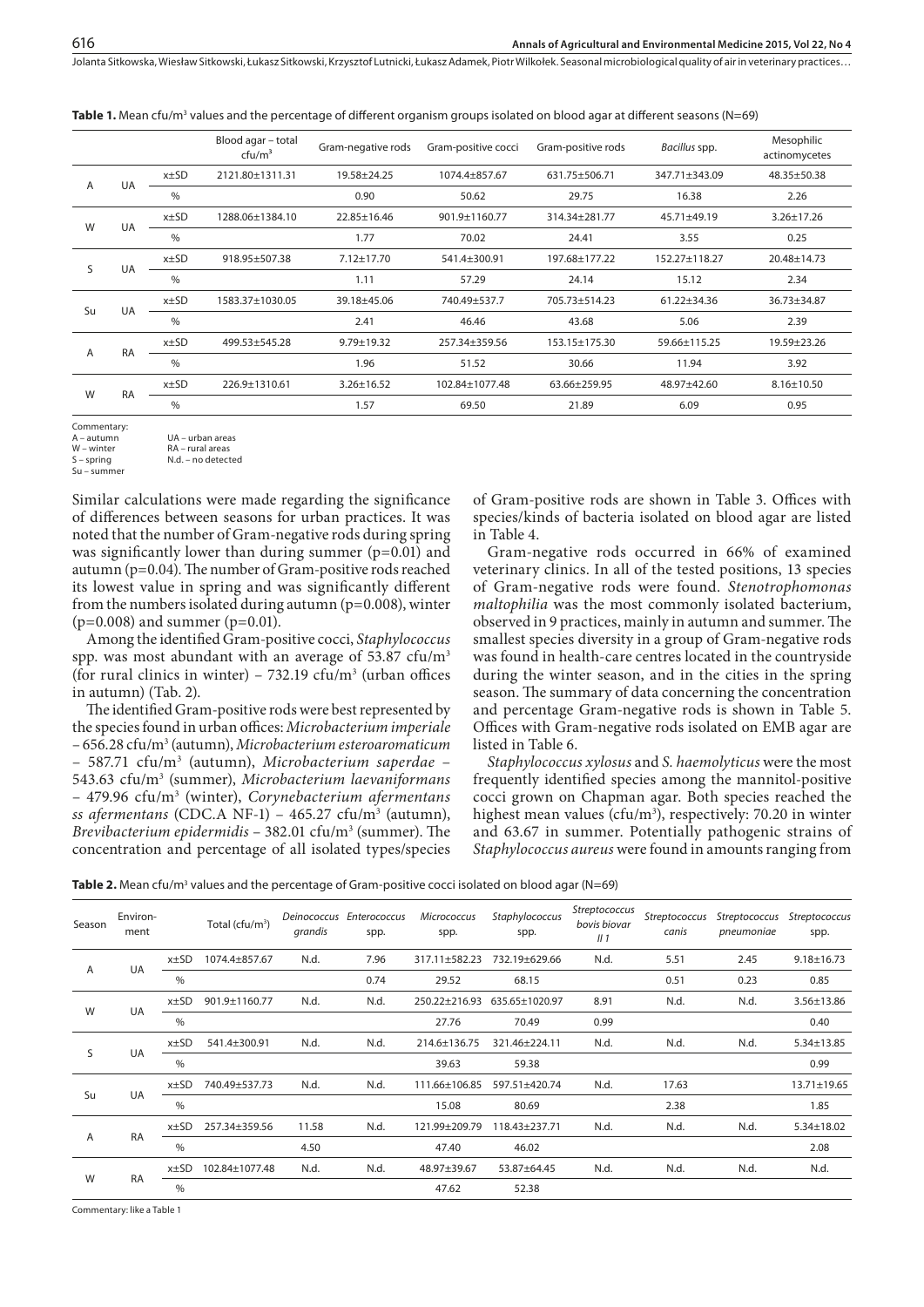Jolanta Sitkowska, Wiesław Sitkowski, Łukasz Sitkowski, Krzysztof Lutnicki, Łukasz Adamek, Piotr Wilkołek . Seasonal microbiological quality of air in veterinary practices…

| Environment<br>nosses                                     | ₹<br>$\prec$                                           |                 | ≦<br>$\geq$                                             |          | $\leq$<br>$\sim$                                             |           | ≦<br>SI,                     |             | 乏<br>$\preceq$                                         |               | 乏<br>$\geq$                     |       |
|-----------------------------------------------------------|--------------------------------------------------------|-----------------|---------------------------------------------------------|----------|--------------------------------------------------------------|-----------|------------------------------|-------------|--------------------------------------------------------|---------------|---------------------------------|-------|
|                                                           | $x \pm 50$                                             | s,              | $x\pm50$                                                | æ        | $x \pm 50$                                                   | æ         | $x \pm 50$                   | æ           | $x\pm50$                                               | S,            | $x \pm 50$                      | æ     |
| Arthrobacter cumminsii                                    | 83.26±<br>±48.49                                       | $\overline{17}$ | 3                                                       |          | 2d                                                           |           | 3                            |             | 3                                                      | 0.00          | 2                               |       |
| <b>R.</b> ilicis                                          | $\begin{array}{c} 117.54\pm\\ \pm13.85 \end{array}$    | 2.50            | Ξ                                                       |          | $\tilde{z}$                                                  |           | Σś,                          |             | $\mathbbmss{1}$                                        | 0.00          | $\frac{1}{2}$                   |       |
| .qqz .A                                                   | $\begin{array}{r} 48.97 \pm \\ \pm 27.70 \end{array}$  | 104             | Σś,                                                     |          | $\begin{array}{r} 68.57 \pm \\ \pm 72.28 \end{array}$        | 12.90     | $179.58 \pm 170.79$          | 657         | $39.18\pm$                                             | 4,66          | $\tilde{z}$                     |       |
| Brevibacterium epidermidis                                | $127.33 \pm$<br>$^{\rm +}$                             | 2.70            | 2                                                       |          | 2d                                                           |           | 382.01                       | 13.97       | 2                                                      | 0.00          | 2d                              |       |
| B. linens                                                 | $78.36\pm$<br>$+76.29$                                 | 1.66            | 2                                                       |          | 2d                                                           |           | 107.74                       | 3,94        | $\mathbb{E}% _{0}\left[ \mathbb{E}_{A}\right]$         | 0.00          | 2                               |       |
| B. liquefaciens                                           | 88.15±<br>±                                            | 1.88            | 2                                                       |          | 2                                                            |           | 2d                           |             | $\mathbbmss{d}$                                        | 0.00          | 2                               |       |
| .qds .a                                                   | $203.74\pm$<br>$\pm 242.16$                            | 4.34            | 39.18                                                   | $2.67\,$ | 97.95 $\pm$                                                  | 18.43     | $97.95 \pm 55.35$            | 3.58        | $79.38\pm$<br>$\pm106.89$                              | 3.49          | 2                               |       |
| Cellulomonas flavigena                                    | 48.97                                                  | 1.04            | 2                                                       |          | 2.                                                           |           | 2.                           |             | 2.                                                     | 0.00          | 2.                              |       |
| Clavibacter michiganensis ss insidious                    | 117.54                                                 | 2.50            | $\mathbb{R}^d$                                          |          | 2                                                            |           | N.d.                         |             | $\mathbb{E}% _{0}\left[ \mathbb{E}_{A}\right]$         | $0.00\,$      | 2                               |       |
| C. mitahiganensis ss tessellarius                         |                                                        |                 | $\mathbbmss{z}$                                         |          | 2                                                            |           | $\mathbbmss{d}$              |             | 39.18                                                  | 4.66          | 2                               |       |
| CDC.ANF-1J (1-FVA) afermentans ss afermentans (CDC.ANF-1) | $465.27\pm\pm228.57$                                   | 9.90            | $\mathbbmss{d}$                                         |          | 2                                                            |           | 254.67                       | 9.32        | 2                                                      | 0.00          | 2                               |       |
| C. afermentans ss lipoplinm                               | 2                                                      |                 | 2                                                       |          | 2d                                                           |           | 2d                           |             | 88.15                                                  | 10.49         | 2                               |       |
| C. amycolatum                                             | 2d                                                     |                 | 382.01                                                  | 26.11    | 2d                                                           |           | 2d                           |             |                                                        | 0.00          | $_{\rm{nd}}$                    |       |
| C. auniscanis                                             | 2.                                                     |                 | 3                                                       |          | 2                                                            |           | 3                            |             | 97.95                                                  | 11,65         | 2                               |       |
| C. nitrilophilus                                          | 430.99                                                 | 9.17            | 3                                                       |          | 2                                                            |           | 3                            |             | 2                                                      | $0.00\,$      | 2                               |       |
| C. Pseudodiphtheriticum propinantmm (CDC.ANF-3)           | 2                                                      | 0.00            | 2                                                       |          | 2d                                                           |           | 2                            |             | 2                                                      | 0.00          | 19.59                           | 11.50 |
| C. spp. (CDC.G)                                           | 274.26±<br>±118.36<br>323.24                           | 5.84<br>6.88    | 3                                                       | 4.01     | $\begin{array}{c} 221.37 \pm \\ \pm 116.65 \end{array}$<br>2 | 41.65     | 2                            |             | $7.95\pm$<br>$+91.06$<br>Σś,                           | 0.00          | $\tilde{z}$<br>$\sum_{i=1}^{n}$ |       |
| כ׳dds·                                                    | $\mathbb{R}^d$                                         |                 | 29.39<br>$58.77$                                        | 2.01     | $\tilde{z}$                                                  |           | 29.38<br>$210.59 \pm 125.46$ | 107<br>7.70 | $\mathbbmss{z}$                                        | 0.00<br>11.65 | $\tilde{z}$                     |       |
| C. xerosis                                                | 39.18                                                  | 0.83            | $_{\rm 5d}$                                             |          | 2d                                                           |           | $\tilde{a}$                  |             | $\begin{array}{c} 58.77 \pm \\ \pm 29.92 \end{array}$  | 6.99          | $_{\rm{nd}}$                    |       |
| Gordonia spp.                                             | $58.77$                                                | 125             | 2                                                       |          | 2d                                                           |           | 2d                           |             | $\mathbb{E}% _{0}\left[ \mathbb{E}_{A}\right]$         | 0.00          | 2                               |       |
| Leifsonia aquatica<br>פ־ unds!                            | $112.55\pm$                                            | 2.40            | $_{\rm 5d}$                                             |          | 2                                                            |           | 2d                           |             | $\mathbb{E}% _{0}\left[ \mathbb{E}_{A}\right]$         | 600           | 2d                              |       |
| Microbacterium esteroaromaticum                           | 587.71                                                 | 12.50           | $_{\rm 5d}$                                             |          | $_{\rm{nd}}$                                                 |           | $_{\rm sd}$                  |             | $_{\rm 5d}$                                            | 0.00          | 2                               |       |
| M. flavescens                                             | $173.81 \pm$<br>$\pm 130.98$                           | 3.70            | $_{\rm 5d}$                                             |          | 2                                                            |           | $303.65 \pm \\ \pm 152.22$   | $\Xi$       | $16651\pm$<br>$\pm22.91$                               | 19.81         | 2d                              |       |
| M. imperiale                                              | 656.28±<br>±526.40                                     | 13.96           | 2                                                       |          | 2d                                                           |           | 2d                           |             | 2                                                      | $0.00\,$      | 2d                              |       |
| M. laevaniformans                                         | 107.74                                                 | 2.28            | 479.96                                                  | 32.81    | 2d                                                           |           | 2d                           |             | $\mathbb{E}% _{0}\left[ \mathbb{E}_{A}\right]$         | 0.00          | 2                               |       |
| 9ppraqpe.M                                                | $\begin{array}{c} 107.75 \pm \\ \pm 13.85 \end{array}$ | 2.28            | 127.33                                                  | 8.70     | 2                                                            |           | 543.63                       | 19.89       | $\mathbbmss{z}$                                        | 0.00          | 2                               |       |
| .qqs .M                                                   | 148.88±<br>±64.38                                      | 3.17            | $+48.98 +$<br>$+41.56$                                  | 3.34     | $29.38 \pm 195.99$                                           | $5.53$    | 379.56±<br>±306.55           | 13.88       | 39.18±<br>±49.49                                       | 4.66          | 48.97                           | 28.73 |
| iupэ гирэородня                                           | 2                                                      |                 | 2                                                       |          | $\mathbb{E}$                                                 |           | 2                            |             | 48.97                                                  | 5.82          | 39.18                           | 22.99 |
| R. rhodochrous                                            | 186.01                                                 | 3.96            | 2                                                       |          | 2d                                                           |           | 2                            |             | 3                                                      | 0.00          | 2                               |       |
| .qds .A                                                   | $73.46 \pm$<br>$\pm 46.97$                             | 1.56            | $\begin{array}{c} 218.75 \pm \\ \pm 243.18 \end{array}$ | 14.95    | $19.59 +$<br>$\pm 49.35$                                     | 3.69      | $156.72\pm$                  | $5.73$      | $\begin{array}{c} 14.69 \pm \\ +28.70 \end{array}$     | $1.75$        | 9.79                            | 5.74  |
| other Gram-postive rods                                   | $\begin{array}{c} 41.63 \pm \\ +33.83 \end{array}$     | 0.89            | $\begin{array}{c} 79.06 \pm \\ +78.08 \end{array}$      | 5.41     | 94.68±<br>±53.47                                             | $17.81\,$ | $88.15\pm$                   | 3.22        | $\begin{array}{c} 120.81 \pm \\ \pm 79.02 \end{array}$ | $14.37$       | $52.89 +$<br>$+40.74$           | 31.03 |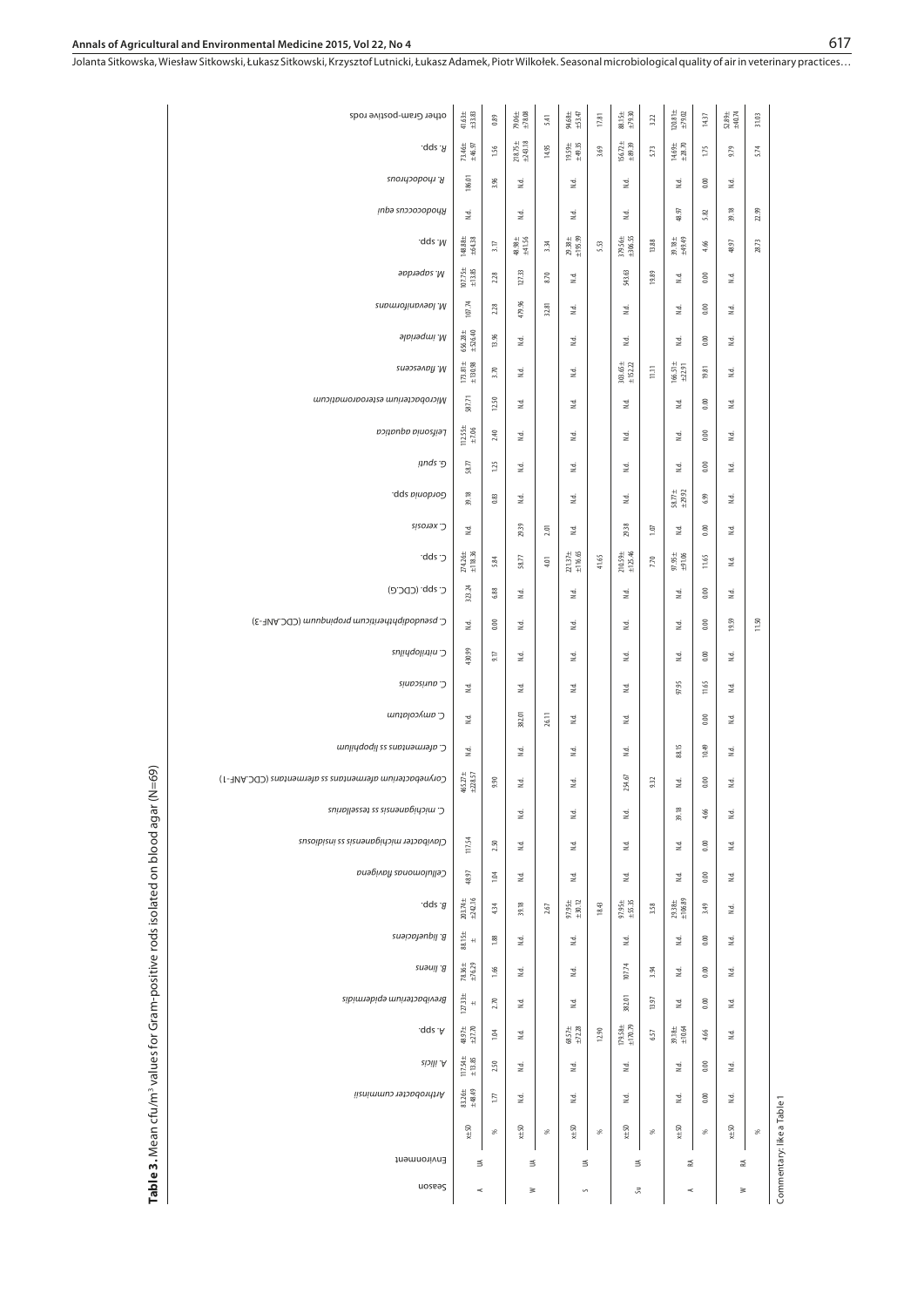#### **Table 4.** The comparison of offices (1–44) where individual bacteria species isolated at different seasons were found

| Species                                                        |                                                          | Urban areas                                            |                                                              | Rural areas                               |                                        |                          |  |  |
|----------------------------------------------------------------|----------------------------------------------------------|--------------------------------------------------------|--------------------------------------------------------------|-------------------------------------------|----------------------------------------|--------------------------|--|--|
|                                                                | Autumn                                                   | Summer                                                 | Spring                                                       | Winter                                    | Autumn                                 | Winter                   |  |  |
| Gram-negative rods                                             | 20, 21, 37                                               | 2, 4, 6, 13, 17, 18, 1, 2, 3, 5, 6, 7, 8, 9,<br>10, 11 | 2, 4, 5, 8                                                   | 1, 2, 3, 4, 32, 31,<br>34, 36, 41         | 7, 11, 14, 16                          | 30,38                    |  |  |
| Deinococcus grandis                                            |                                                          |                                                        |                                                              |                                           | 11                                     |                          |  |  |
| Streptococcus pneumoniae                                       | 21                                                       |                                                        |                                                              |                                           |                                        |                          |  |  |
| Streptococcus bovis biovar II 1                                |                                                          |                                                        |                                                              | 32                                        |                                        |                          |  |  |
| Enterococcus spp.                                              | 24                                                       |                                                        |                                                              |                                           |                                        |                          |  |  |
| Micrococcus spp.                                               | 2, 3, 4, 6, 13, 15,<br>17, 18, 20, 21, 22,<br>23, 24, 37 | 1, 2, 5, 7, 8, 9,<br>10, 11                            | 1, 2, 3, 4, 5, 6, 7, 8,<br>9, 10, 11                         | 1, 2, 3, 4, 32, 34,<br>35, 36             | 8, 9, 11, 12, 14,<br>16, 19, 25, 26    | 28, 29, 30, 38,<br>39,40 |  |  |
| Staphylococcus spp.                                            | 2, 3, 4, 6, 13, 15,<br>17, 18, 20, 21, 22,<br>23, 24, 37 | 1, 2, 5, 7, 8, 9,<br>10, 11                            | 1, 2, 3, 4, 5, 6, 7, 8,<br>9, 10, 11                         | 1, 2, 3, 4, 32, 34,<br>35,36              | 7, 8, 9, 10, 11, 14,<br>16, 19, 25, 26 | 29, 30, 38, 39, 40       |  |  |
| Streptococcus canis                                            | 6                                                        | $\overline{7}$                                         |                                                              |                                           |                                        |                          |  |  |
| Streptococcus spp.                                             | 13, 18, 20, 22                                           | 2, 5, 8, 9, 10                                         | 6, 8, 10                                                     | 1, 4                                      | 16, 26                                 |                          |  |  |
| Arthrobacter cumminsii                                         | 2, 24                                                    |                                                        |                                                              |                                           |                                        |                          |  |  |
| Arthrobacter ilicis                                            | 3,18                                                     |                                                        |                                                              |                                           |                                        |                          |  |  |
| Arthrobacter spp.                                              | 5, 13                                                    | 1, 6, 9                                                | $\mathbf{1}$                                                 |                                           | 16                                     |                          |  |  |
| Brevibacterium epidermidis                                     | 5                                                        | $\overline{7}$                                         |                                                              |                                           |                                        |                          |  |  |
| <b>Brevibacterium linens</b>                                   | 5, 13, 17, 18                                            | 8                                                      |                                                              |                                           |                                        |                          |  |  |
| Brevibacterium liquefaciens                                    | 15                                                       |                                                        |                                                              |                                           |                                        |                          |  |  |
| Brevibacterium spp.                                            | 3, 4, 6, 21, 22                                          | 1, 2, 6, 10                                            | $\overline{4}$                                               | 31                                        | 7, 8, 25                               |                          |  |  |
| Cellulomonas flavigena                                         | 21                                                       |                                                        |                                                              |                                           |                                        |                          |  |  |
| Clavibacter michiganensis ss insidiosus                        | $\overline{2}$                                           |                                                        |                                                              |                                           | 12                                     |                          |  |  |
| Corynebacterium afermentans ss afermentans<br>$(CDC.ANF-1)$    | 1, 20                                                    | $\overline{2}$                                         |                                                              |                                           | 14                                     |                          |  |  |
| Corynebacterium amycolatum                                     |                                                          |                                                        |                                                              | 32                                        |                                        |                          |  |  |
| Corynebacterium auriscanis                                     |                                                          |                                                        |                                                              |                                           | 26                                     |                          |  |  |
| Corynebacterium nitrilophilus                                  | 3                                                        |                                                        |                                                              |                                           |                                        |                          |  |  |
| Corynebacterium pseudodiphtheriticum<br>propinquum (CDC.ANF-3) |                                                          |                                                        |                                                              |                                           |                                        | 28                       |  |  |
| Corynebacterium spp. (CDC.G)                                   | 3                                                        |                                                        |                                                              |                                           |                                        |                          |  |  |
| Corynebacterium spp.                                           | 1, 5, 6, 13, 17                                          | 6, 7, 8, 9, 10                                         | 1, 3, 4, 8, 9                                                | 4                                         | 7, 8, 14                               |                          |  |  |
| Corynebacterium xerosis                                        |                                                          | $\mathbf{1}$                                           |                                                              | $\mathbf{1}$                              |                                        |                          |  |  |
| Gordonia spp.                                                  | 6, 17                                                    |                                                        |                                                              |                                           | 14                                     |                          |  |  |
| Gordonia sputi                                                 | 5                                                        |                                                        |                                                              |                                           |                                        |                          |  |  |
| Leifsonia aquatica                                             | 1,37                                                     |                                                        |                                                              |                                           |                                        |                          |  |  |
| Microbacterium esteroaromaticum                                | $\mathbf{1}$                                             |                                                        |                                                              |                                           |                                        |                          |  |  |
| Microbacterium flavescens                                      | 2, 5, 6, 21                                              | 2, 8                                                   |                                                              |                                           | 16                                     |                          |  |  |
| Microbacterium imperiale                                       | 4,37                                                     |                                                        |                                                              |                                           |                                        |                          |  |  |
| Microbacterium laevaniformans                                  | 21                                                       |                                                        |                                                              | 36                                        |                                        |                          |  |  |
| Microbacterium saperdae                                        | 5, 24                                                    | $\overline{7}$                                         |                                                              | 31                                        |                                        |                          |  |  |
| Microbacterium spp.                                            | 3, 4, 5, 17, 18                                          | 1, 6, 9, 10                                            | $\mathbf{1}$                                                 | 4,32                                      | 7, 8, 14                               | 28                       |  |  |
| Rhodococcus equi                                               |                                                          |                                                        |                                                              |                                           | 26                                     | 28                       |  |  |
| Rhodococcus rhodochrous                                        | $\mathbf 2$                                              |                                                        |                                                              |                                           |                                        |                          |  |  |
| Rhodococcus spp.                                               | 3, 6, 13, 21                                             | 2, 6, 8, 9                                             | $\mathbf{1}$                                                 | 31, 32, 36                                | 14, 16                                 | 29                       |  |  |
| other Gram-positive rods                                       | 4, 5, 17, 18, 20,<br>21, 22, 23                          | 1, 2, 3, 4, 6, 7, 8,<br>10, 11                         | 1, 2, 3, 5, 6, 8, 9,<br>10, 11                               | 1, 2, 3, 4, 27, 34,<br>35, 41             | 9, 10, 12, 16,<br>19, 25               | 29, 30, 38, 39, 40       |  |  |
| Bacillus spp.                                                  | 2, 3, 4, 6, 13, 15,<br>17, 18, 20, 21, 22,<br>23, 24, 37 | 10, 11                                                 | 1, 2, 3, 5, 6, 7, 8, 9, 1, 2, 3, 4, 5, 6, 7, 8,<br>9, 10, 11 | 1, 2, 3, 4, 27, 31,<br>32, 34, 35, 36, 41 | 8, 9, 11, 12, 14,<br>16, 19, 25, 26    | 28, 29, 30, 38,<br>39,40 |  |  |
| Streptomyces albus                                             | 3, 37                                                    | 2, 6, 10                                               | 6, 8                                                         | 3, 35                                     | 14                                     | 38                       |  |  |
| Streptomyces spp.                                              | 1, 2, 3, 4, 5, 6, 13,<br>17, 20, 21, 22                  | 3, 5, 7, 8, 9, 10, 11                                  | 1, 2, 4, 5, 6, 9,<br>10, 11                                  | 1, 2, 3, 34, 32                           | 7, 8, 9, 11, 12,<br>14, 19             | 28, 39                   |  |  |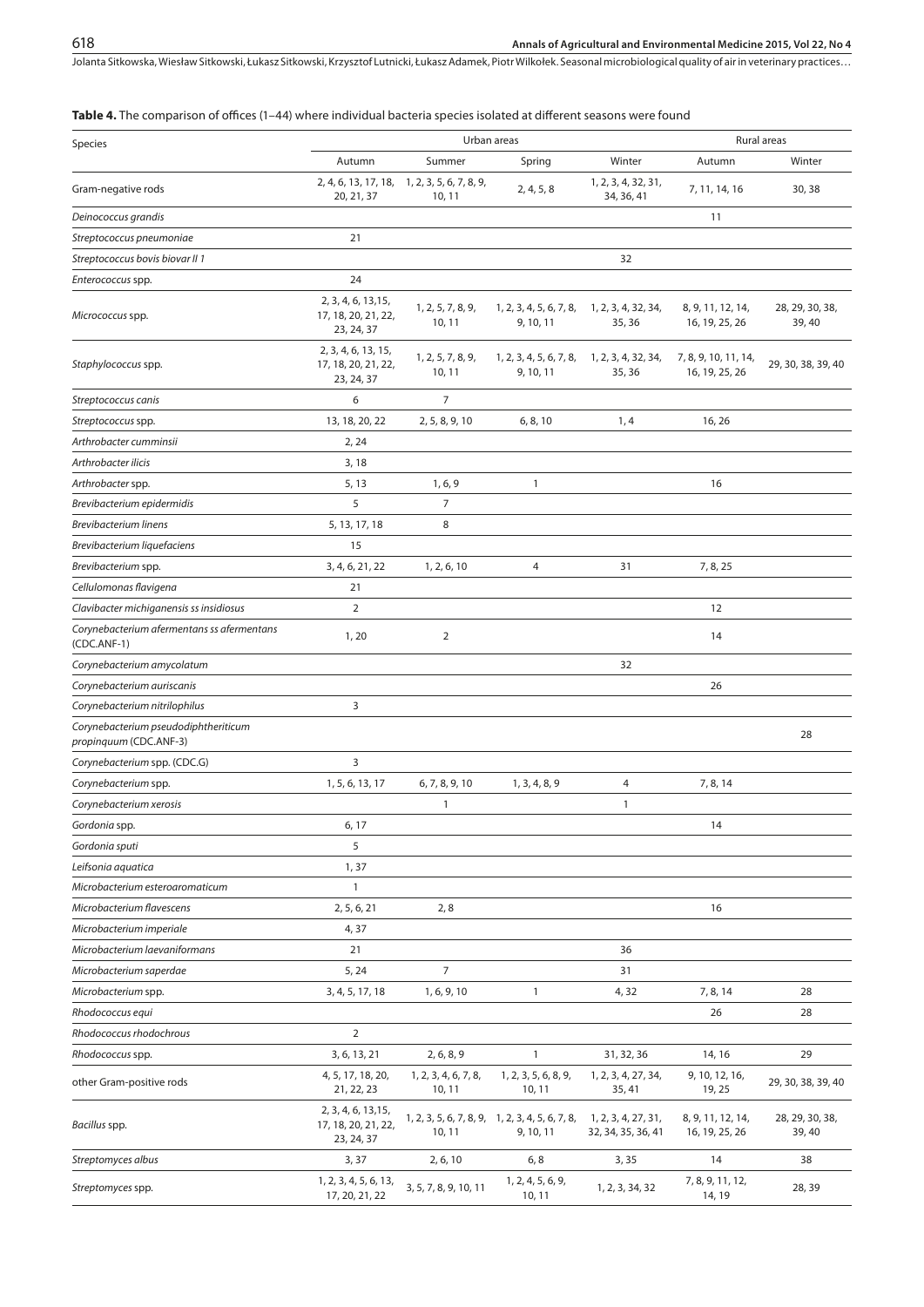Commentary: like a Table 1

Commentary: like a Table 1

#### **Annals of Agricultural and Environmental Medicine 2015, Vol 22, No 4**

Jolanta Sitkowska, Wiesław Sitkowski, Łukasz Sitkowski, Krzysztof Lutnicki, Łukasz Adamek, Piotr Wilkołek . Seasonal microbiological quality of air in veterinary practices…

| Vibrio hollisae                            | $\mathbb{E}$                                         |       | N.d.                                           |       | $_{\rm Nd}$ |       | N.d.                                             |       | 0.89                                                | $\Xi$            | $\mathbbmss{d}$      |       |
|--------------------------------------------|------------------------------------------------------|-------|------------------------------------------------|-------|-------------|-------|--------------------------------------------------|-------|-----------------------------------------------------|------------------|----------------------|-------|
| Stenotrophomonous maltophilia              | 11.64±<br>±5.62                                      | 25.34 | 1.78                                           | 8.51  | $\tilde{z}$ |       | $\begin{array}{r} 8.81 \pm \\ +9.38 \end{array}$ | 47.33 | 1.78                                                | 22.23            | 2.                   |       |
| Serratia entomophila                       | $3.06\pm$<br>$+6.92$                                 | 6.68  | 4.45                                           | 21,28 | 2d          |       | 2                                                |       | 0.89                                                | $\overline{111}$ | 2.                   |       |
| Rhizobitm radiobacter                      | $\mathbb{E}% _{0}\left[ \mathbb{E}_{A}\right]$       |       | $1.78 \pm$                                     | 4.26  | N.d.        |       | $\mathbb{E}% _{0}\left[ \mathbb{E}_{A}\right]$   |       | $\mathbb{E}% _{0}\left[ \mathbb{E}_{A}\right]$      |                  | N.d.                 |       |
| dds spuowopnasd                            | $\mathbb{E}% _{0}\left[ \mathbb{E}_{A}\right]$       |       | 2.67                                           | 12.77 | N.d.        |       | 2                                                |       | 2                                                   |                  | N.d.                 |       |
| ppitud spuomobused                         | 1.22                                                 | 2.66  | 2                                              |       | 2d          |       | 2                                                |       | 2                                                   |                  | 2.                   |       |
| Pseudomonas chlororapis                    | $\mathbb{E}% _{0}\left[ \mathbb{E}_{A}\right]$       |       | 0.89                                           | 4.26  | N.d.        |       | $\mathbb{E}% _{0}\left[ \mathbb{E}_{A}\right]$   |       | $\mathbb{E}% _{0}\left[ \mathbb{E}_{A}\right]$      |                  | N.d.                 |       |
| Piseudomonas cepacia                       | 2                                                    |       | 2                                              |       | 0.89        | 33.33 | 2                                                |       | 2                                                   |                  | 2d                   |       |
| Pseudomonas aureofacians                   | $\mathbb{E}% _{0}\left[ \mathbb{E}_{A}\right]$       |       | $\mathbb{E}% _{0}\left[ \mathbb{E}_{A}\right]$ |       | 0.89        | 33.33 | $\mathbb{E}% _{0}\left[ \mathbb{E}_{A}\right]$   |       | $\mathbb{E}% _{0}\left[ \mathbb{E}_{A}\right]$      |                  | N.d.                 |       |
| psouibniap spuowopnasd                     | $\mathbb{E}% _{0}\left[ \mathbb{E}_{A}\right]$       |       | 2                                              |       | 2d          |       | 2                                                |       | 0.89                                                | E                | 2.                   |       |
| Providencia rustigianii                    | 0.61                                                 | 132   | Ξ                                              |       | 2d          |       | 2.                                               |       | Ξ                                                   |                  | 2d                   |       |
| Proteus mirabilis                          | 2d                                                   |       | 0.89                                           | 426   | N.d.        |       | Σś,                                              |       | 2d                                                  |                  | $\mathbb{R}^d$       |       |
| Pantoea dispersa                           | 7.36                                                 | 16.09 |                                                |       | Σś,         |       | Ξ                                                |       | 2                                                   |                  | N.d.                 |       |
| Pantoea agglonomas                         | $2.45 \pm 5.66$                                      | 5.33  | 0.89                                           | 4.26  | 0.89        | 33.33 | 2                                                |       | 2                                                   |                  | 2                    |       |
| Gram-negative rods (other)                 | 2                                                    |       | 0.89                                           | 4.26  | 2           |       | 2                                                |       | 2                                                   |                  | 2                    | 16.65 |
| Ochrobactrum anthropi                      | $\begin{array}{c} 3.06 \pm \\ \pm 20.78 \end{array}$ | 6.74  | 2                                              |       | 2           |       | 2.                                               |       | 2                                                   |                  | 1.63                 |       |
| Moraxella osloensis                        | 2                                                    |       | 0.89                                           | 4.26  | 3           |       | 2                                                |       | 0.89                                                |                  | 3                    | 66.7  |
| Moraxella lacunata/nonliquefaciens         | $\mathbb{E}% _{0}\left[ \mathbb{E}_{A}\right]$       |       | $\mathbb{E}% _{0}\left[ \mathbb{E}_{A}\right]$ |       | 2.          |       | 2                                                |       | $\mathbb{E}% _{0}\left[ \mathbb{E}_{A}\right]$      | E                | 6.53                 |       |
| Methylobacterium mesophilicum              | $9.78 +$<br>$\pm 46.63$                              | 2132  | 2                                              |       | 2d          |       | 2                                                |       | 2                                                   |                  | 2.                   |       |
| Klebsiella spp.                            | 0.61                                                 | 1.32  | $\mathbb{E}% _{0}\left[ \mathbb{E}_{A}\right]$ |       | N.d.        |       | $\mathbb{E}% _{0}\left[ \mathbb{E}_{A}\right]$   |       | $\mathbb{E}% _{0}\left[ \mathbb{E}_{A}\right]$      |                  | N.d.                 |       |
| Klebsiella oxytoca                         |                                                      |       | 1.34                                           | 6.36  | 2.          |       | 2                                                |       | 2                                                   |                  | 2d                   |       |
| Escherichia vulneris                       | 0.61                                                 | 132   | 2                                              |       | N.d.        |       | 2                                                |       | 2                                                   |                  | $\mathbb{R}^d$       |       |
| Escherichia hermannii                      | 1.84                                                 | 4.00  | 2                                              |       | 2.          |       | 2                                                |       | 2                                                   |                  | 2d                   |       |
| Enterobacter pyrinus                       | 2                                                    |       | 2d                                             |       | N.d.        |       | $5.88 \pm$<br>$\pm 27.70$                        | 31.6  | 2                                                   |                  | 2.                   |       |
| Enterobacter cloacae                       | $\mathbb{E}% _{0}\left[ \mathbb{E}_{A}\right]$       |       | $\mathbb{E}% _{0}\left[ \mathbb{E}_{A}\right]$ |       | N.d.        |       | 0.98                                             | 5.27  | $\mathbb{E}% _{0}\left[ \mathbb{E}_{A}\right]$      |                  | N.d.                 |       |
| Chryseomonas luteola                       | 2                                                    |       | 0.89                                           | 426   | 2.          |       | 2                                                |       | 2                                                   |                  | $\mathbbmss{d}$      |       |
| Brevundinonas diminuta/Oligella urethralis | $3.06\pm$                                            | 6.66  | 534                                            | 25.54 | 2d          |       | 2.                                               |       | 걸                                                   |                  | 2d                   |       |
| Buttiauxella warmboldiae                   | 2                                                    |       | 2                                              |       | Σ.          |       | Σś,                                              |       | 0.89                                                |                  | Σś,                  |       |
| Burkholderia cepacia complex               | 2.                                                   |       | 걸                                              |       | 2           |       | 1.96                                             | 10.53 | 2                                                   | E                | Σś,                  |       |
| Aeromonas hydrophila                       | Σś.                                                  |       | 3                                              |       | 2           |       | 0.98                                             | 5.27  | 0.89                                                |                  | 1.63                 | 16.65 |
| Acinetobacter Iwofil/junii                 | 2                                                    |       | 2                                              |       | $\geq$      |       | 2                                                |       | 0.89                                                | E                | 2                    |       |
| Achromobacter xylosoix has sxylosoix had   | 0.61                                                 | 1.32  | 2                                              |       | 2           |       | 2                                                |       | 2                                                   | E                | 2                    |       |
| EMB agar - total cfu/m <sup>3</sup>        | $45.91\pm$<br>$\pm102.72$                            |       | $22.7 +$<br>$\pm 41.53$                        |       | 2.67        |       | $18.61\pm$                                       |       | $\begin{array}{c} 8.01 \pm \\ \pm 8.19 \end{array}$ |                  | $9.79 +$<br>$+27.70$ |       |
|                                            | $x \pm 50$                                           | S,    | $x \pm 50$                                     | F,    | $x \pm 50$  | S,    | $x + 50$                                         | æ     | $x \pm 50$                                          | æ                | $x \pm 50$           | F     |
| Environment                                | ś                                                    |       | ś                                              |       |             | ⋚     | ≦                                                |       | 乏                                                   |                  | ₹                    |       |
| qoseag                                     | ×,                                                   |       | ≥                                              |       |             | S     | Su                                               |       | ÷                                                   |                  | ≋                    |       |

Table 5. Mean cfu/m<sup>3</sup> values and percentage of Gram-negative rods isolated on EMB agar at different seasons (N=69) **Table 5.** Mean cfu/m3 values and percentage of Gram-negative rods isolated on EMB agar at different seasons (N=69)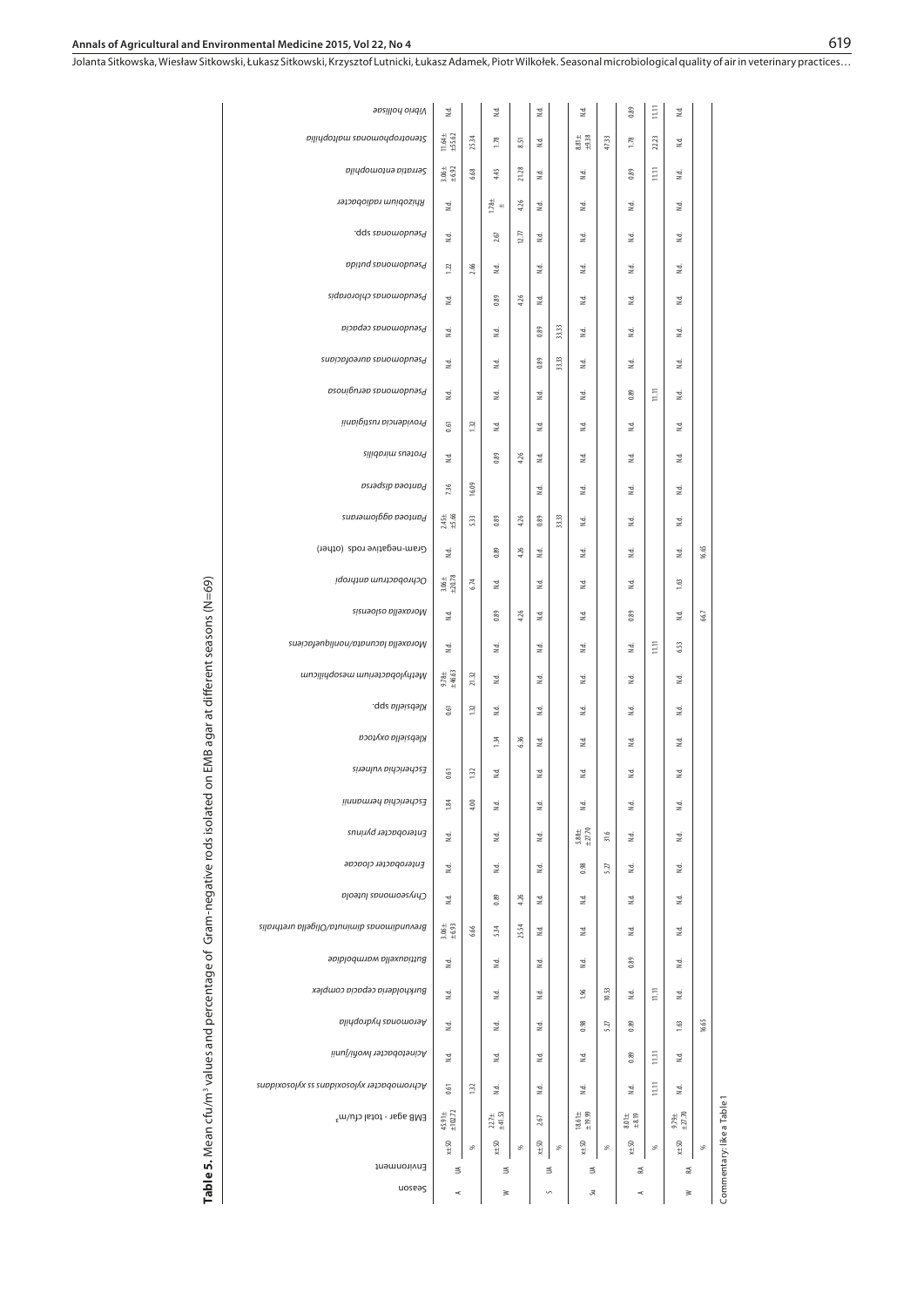#### **Table 6.** The occurence of Gram-negative rods in the particular offices (1–44) across seasons

|                                            |                |             | Urban areas  |        | Rural areas    |        |  |  |
|--------------------------------------------|----------------|-------------|--------------|--------|----------------|--------|--|--|
| Species                                    | Autumn         | Summer      | Spring       | Winter | Autumn         | Winter |  |  |
| Achromobacter xylosoxidans ss xylosoxidans | 5              | N.d.        | N.d.         | N.d.   | N.d.           | N.d.   |  |  |
| Acinetobacter lwofii/junii                 | N.d.           | N.d.        | N.d.         | N.d.   | 14             | N.d.   |  |  |
| Aeromonas hydrophila                       | N.d.           | 11          | N.d.         | N.d.   | 14             | 30     |  |  |
| Burkholderia cepacia complex               | N.d.           | 10          | N.d.         | N.d.   | N.d.           | N.d.   |  |  |
| Buttiauxella warmboldiae                   | N.d.           | N.d.        | N.d.         | N.d.   | 16             | N.d.   |  |  |
| Brevundimonas diminuta/Oligella urethralis | 13, 17         | N.d.        | N.d.         | 32     | N.d.           | N.d.   |  |  |
| Chryseomonas luteola                       | N.d.           | N.d.        | N.d.         | 3      | N.d.           | N.d.   |  |  |
| Enterobacter cloacae                       | N.d.           | 10          | N.d.         | N.d.   | N.d.           | N.d.   |  |  |
| Enterobacter pyrinus                       | N.d.           | 7,8         | N.d.         | N.d.   | N.d.           | N.d.   |  |  |
| Escherichia hermannii                      | 4              | N.d.        | N.d.         | N.d.   | N.d.           | N.d.   |  |  |
| Escherichia vulneris                       | 6              | N.d.        | N.d.         | N.d.   | N.d.           | N.d.   |  |  |
| Klebsiella oxytoca                         | N.d.           | N.d.        | N.d.         | 1      | N.d.           | N.d.   |  |  |
| Klebsiella spp.                            | 22             | N.d.        | N.d.         | N.d.   | N.d.           | N.d.   |  |  |
| Methylobacterium mesophilicum              | 17, 20, 22, 37 | N.d.        | N.d.         | N.d.   | N.d.           | N.d.   |  |  |
| Moraxella lacunata/nonliquefaciens         | N.d.           | N.d.        | N.d.         | N.d.   | N.d.           | 30     |  |  |
| Moraxella osloensis                        | N.d.           | N.d.        | N.d.         | 32     | $\overline{7}$ | N.d.   |  |  |
| Ochrobactrum anthropi                      | 5,6            | N.d.        | N.d.         | N.d.   | N.d.           | 38     |  |  |
| other Gram-negative rods                   | N.d.           | N.d.        | N.d.         | 41     | N.d.           | N.d.   |  |  |
| Pantoea agglomerans                        | 1, 2, 4        | N.d.        | 5            | 3      | N.d.           | N.d.   |  |  |
| Pantoea dispersa                           | 13             | N.d.        | N.d.         | N.d.   | N.d.           | N.d.   |  |  |
| Proteus mirabilis                          | N.d.           | N.d.        | N.d.         | 32     | N.d.           | N.d.   |  |  |
| Providencia rustigianii                    | 15             | N.d.        | N.d.         | N.d.   | N.d.           | N.d.   |  |  |
| Pseudomonas aeruginosa                     | N.d.           | N.d.        | N.d.         | N.d.   | 11             | N.d.   |  |  |
| Pseudomonas aureofacians                   | N.d.           | N.d.        | 4            | N.d.   | N.d.           | N.d.   |  |  |
| Pseudomonas cepacia                        | N.d.           | N.d.        | $\mathbf{1}$ | N.d.   | N.d.           | N.d.   |  |  |
| Pseudomonas chlororapis                    | N.d.           | N.d.        | N.d.         | 3      | N.d.           | N.d.   |  |  |
| Pseudomonas putida                         | 21             | N.d.        | N.d.         | N.d.   | N.d.           | N.d.   |  |  |
| Pseudomonas spp.                           | N.d.           | N.d.        | N.d.         | 36     | N.d.           | N.d.   |  |  |
| Rhizobium radiobacter                      | N.d.           | N.d.        | N.d.         | 32, 34 | N.d.           | N.d.   |  |  |
| Serratia entomophila                       | 20, 21         | N.d.        | N.d.         | 36     | 14             | N.d.   |  |  |
| Stenotrophomonas maltophilia               | 18, 20, 21     | 5, 6, 8, 10 | N.d.         | 32     | 19             | N.d.   |  |  |
| Vibrio hollisae                            | N.d.           | N.d.        | N.d.         | N.d.   | 11             | N.d.   |  |  |

 $0.89 - 47.75 \text{ cfu/m}^3$  average values, peaking for urban offices during autumn. A comparison of cfu/m<sup>3</sup> average values, percentages, and the list of species at different positions on the Chapman medium are shown in Table 7. Offices with cocci isolated on Chapman agar are listed in Table 8.

#### **DISCUSSION**

At the present time, the issue of control over microbiological purity of the air is insufficiently developed in Polish legislature. Due to the lack of precise standards regarding air pollutants in veterinary clinics, the obtained results referred to the rooms of residential and non-industrial purposes [8]. According to suggestions made by Górny and Dutkiewicz [23], the acceptable concentration for mesophilic bacteria in these rooms is up to  $5,000$  cfu/m<sup>3</sup>. The average values identified in this study are placed in the range of 226.9 cfu/ $m<sup>3</sup>$  $-2121.80 \text{ cfu/m}^3$ , thus, not exceeding the safety level. Neither in Poland nor worldwide has such research been conducted in case of veterinary clinics. Few available publications address the problem of microbiological quality of air in small animal veterinary clinics and pet stores [24, 25]. The highest average concentration of microorganisms in pet stores in South Korea during winter was 2,037 cfu/m<sup>3</sup>, the lowest 301 cfu/m<sup>3</sup>, and in summer, respectively,  $1,808$  and  $773$  cfu/m<sup>3</sup>. Similar values have also been observed in animal clinics with the maximum and minimum average in winter at 3,604 and 234 cfu/m<sup>3</sup>, while in summer it was reported at 1,580 and 439 cfu/m<sup>3</sup> [24, 25]. These results show similar values to those obtained in Polish veterinary clinics, with the highest levels reported during autumn in the cities  $- 2,121.80 \text{ cfu/m}^3$  (the research in South Korea was not performed in autumn), and the lowest in winter in rural centers  $-226.9 \text{ cfu/m}^3$ . Moreover, it was noted that the air-purifying devices installed in some pet stores and veterinary clinics had no effect on the quality of the air [24, 25]. Regardless of the type of object, bioaerosol concentrations were significantly higher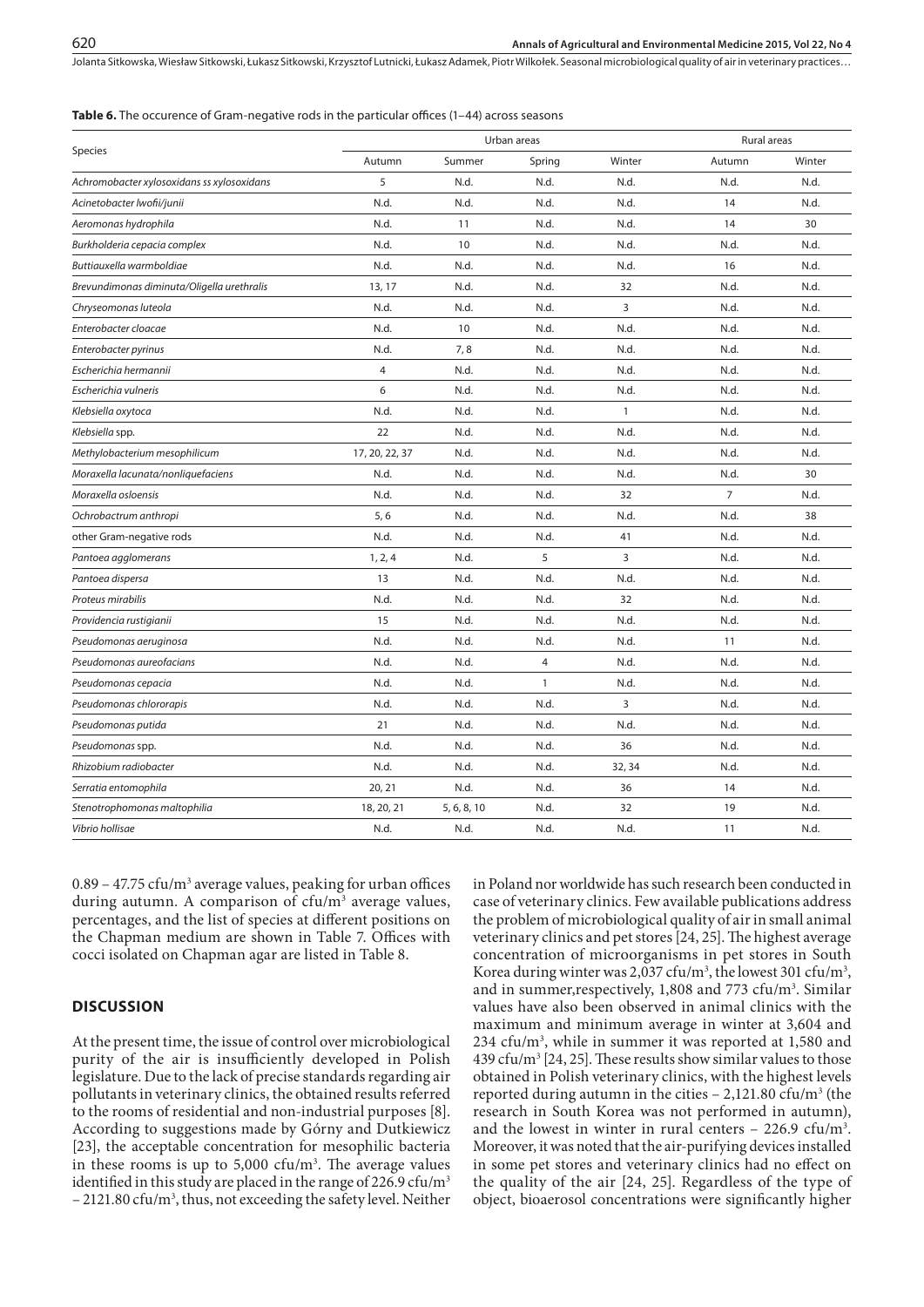| snso <sub>l</sub> <i>(x snooool Aydb15</i>          | 33.04±                 | 9.67                 | 5.34±<br>±0.01        | 2.25  | 1.78                  | 1.55  | ±11.86<br>$13.71 \pm$  | 5.66  | ±20.77<br>$6.24 \pm$ | 10.62 | 70.20             | 91.50 |  |
|-----------------------------------------------------|------------------------|----------------------|-----------------------|-------|-----------------------|-------|------------------------|-------|----------------------|-------|-------------------|-------|--|
| <b>μ</b> <i>aunom snopoool Audbas</i>               | zi                     |                      | 7.12                  | 3.01  | 4.56                  | 3.73  | ਤੂਂ                    |       | ਤੂਂ<br>2             |       | zi<br>Zi          |       |  |
| dds snoooool Audois                                 | $5.51 \pm$<br>±9.80    | 1.61                 | ±92.58<br>$8.9 +$     | 3.76  | ±23.15<br>$15.14 \pm$ | 12.34 | $32.32 \pm$<br>±28.89  | 13.34 | ±20.78<br>4.46±      | 7.61  | ن<br>اح           |       |  |
| unips snppooolvngpt2                                | 28.16                  | 8.25                 | zi<br>Z               |       | 2.67                  | 2.15  | zi<br>Zi               |       | 호<br>N               |       | si<br>Zi          |       |  |
| snoitidooqos<br>dsqns snɔitvhqoาqɒs snɔɔoɔolvhqɒtʔ. | 10.41                  | 3.05                 | zi<br>Z               |       | ਤ<br>2                |       | ਤ<br>ਟ                 |       | 2.68                 | 4.58  | zi<br>Zi          |       |  |
| <b>SIVOG</b><br>dsqns snou Aydoudos snoooooyydous   | 31.22                  | 9.14                 | z.                    |       | ਤ<br>2                |       | ਤ<br>2                 |       | zi<br>Z              |       | 호<br>N.           |       |  |
| chopylococcus interminations                        | si<br>N                |                      | 16.03                 | 6.78  | si<br>Zi              |       | 4.90                   | 2.02  | zi<br>Zi             |       | ਤੂਂ<br>2          |       |  |
| <sub>*</sub> suɔivh euɔɔoɔolvhqpɔt2                 | 15.30                  | 4.48                 | o.<br>Z               |       | ਤ<br>2                |       | ਤ<br>ਟ                 |       | ਤੂਂ<br>2             |       | ਹ<br>2            |       |  |
| un.ipujjp6 snooooj/ydp15                            | ±243.91<br>$3.67 +$    | 1.07                 | 14.25                 | 6,01  | zi<br>Zi              |       | 0.98                   | 0.40  | zi<br>Zi             |       | ਤੂ<br>ਵ           |       |  |
| $*$ sinimon<br>gsdus sinimon ausosolynqpi?          | 22.64                  | 6.63                 | zi<br>Z               |       | ±124.67<br>28.49±     | 24.19 | ਤ<br>2                 |       | zi<br>Zi             |       | ਤੂਂ<br>2          |       |  |
| ς τουμλιουν της επροσολικής επι                     | $17.74 \pm 13.13$      | 5.19                 | $18.7 +$<br>$+5.66$   | 7.89  | ±48.78<br>37.85±      | 31.82 | 63.67±<br>±157.21      | 26.31 | ±41.56<br>10.69±     | 18.21 | ci<br>Z           |       |  |
| un under shooool and by                             | zi<br>Zi               |                      | zi<br>Zi              |       | zi<br>Zi              |       | zi<br>Zi               |       | 8.02                 | 13.68 | zi<br>Zi          |       |  |
| *sibimylococcus epidermidix*                        | ±122.37<br>$26.92 \pm$ | 7.88                 | ±166.23<br>24.93±     | 10,53 | 5.34                  | 4.37  | ±145.45<br>$30.36 \pm$ | 12.53 | 10.69±<br>±55.41     | 18.23 | 3.27              | 4.26  |  |
| unsityticum<br>asdus linnos cohnii subsp.           | ±235.54<br>59.38±      | 17.39                | z.                    |       | ਤ<br>2                |       | ਤ<br>2                 |       | 3.37                 | 5.76  | zi<br>Zi          |       |  |
| Staphylococcus cohnii subsp. cohnii                 | ±13.86<br>9.80±        | 2.87                 | ਤ<br>2                |       | 5.34                  | 4.37  | ±228.57<br>42.12±      | 17.40 | 5.35                 | 9.13  | ci<br>Z           |       |  |
| gnainp dsqns snainp snooooolyddbig                  | ±11.31<br>$7.96 +$     | 2.33                 | zi<br>Z               |       | ਤੂਂ                   |       | $25.47 \pm$<br>±78.56  | 10.62 | 0.89                 | 1.54  | 1.63              | 2.12  |  |
| anidoronno<br>asqns snəinb snəəoəojnyabiş           | ±235.49<br>$47.75 \pm$ | 99<br>$\overline{5}$ | 27<br>$\overline{30}$ | 12.78 | ರ<br>ż                |       | ರ<br>Ż                 |       | ੍<br>ż               |       | ಕ<br>Ż            |       |  |
| Macrococcus equipersicus                            | zi<br>Z                |                      | ਦੇ<br>ਪ               |       | 12.47                 | 10.36 | 12.73                  | 5.25  | 6.24                 | 10.62 | $\vec{z}$         |       |  |
| Permacoccus nishinomiyaensis*                       | zi<br>Zi               |                      | si<br>Zi              |       | $6.23 + 16.93$        | 5.12  | zi<br>Zi               |       | zi<br>Zi             |       | ن<br>اح           |       |  |
| Kocuria varians*                                    | 15.30                  | 4.48                 | 111.31                | 46.99 | zi<br>Zi              |       | 15.67                  | 6.47  | zi<br>Zi             |       | ਦੇ<br>ਕ           |       |  |
| kocuria rosea <sup>*</sup>                          | $6.73 \pm 1.63$        | 1.97                 | N.d.                  |       | zi<br>Zi              |       | zi<br>Zi               |       | zi<br>Zi             |       | zi<br>Zi          |       |  |
| * <i>erococcus</i> viridans*                        |                        |                      |                       |       |                       |       |                        |       |                      |       | 1.63              | 2.12  |  |
| Chapman agar cfu/m <sup>3</sup>                     | 341.54±<br>±391.48     |                      | 236.86±<br>±489.32    |       | $122.88 +$<br>±114.76 |       | 241.93±<br>±232.44     |       | 58.68±<br>±49.37     |       | ±169.14<br>76.73± |       |  |
|                                                     | <b>AHSD</b>            | ℅                    | <b>GSFX</b>           | ℅     | <b>OSFX</b>           | ℅     | <b>OSFX</b>            | ℅     | <b>OSFX</b>          | ℅     | <b>AHSD</b>       | $\%$  |  |
| Environment                                         | $\mathfrak{S}$         |                      | $\mathfrak{S}$        |       | ₹                     |       | $\preceq$              |       | RA                   |       | Æ                 |       |  |
| uoseas                                              | ⋖                      |                      | ≷                     |       | S                     |       | Su                     |       | ⋖                    |       | $\geq$            |       |  |

Table 7. Mean cfu/m<sup>3</sup> values and the percentage of staphylococci isolated on mannitol salt agar (Chapman medium), at different seasons (N=69) **Table 7.** Mean cfu/m3 values and the percentage of staphylococci isolated on mannitol salt agar (Chapman medium), at different seasons (N=69)

\* mannitol-negative cocci, other species were mannitol-positive

\* mannitol-negative cocci, other species were mannitol-positive<br>other commentary like a Table 1

other commentary like a Table 1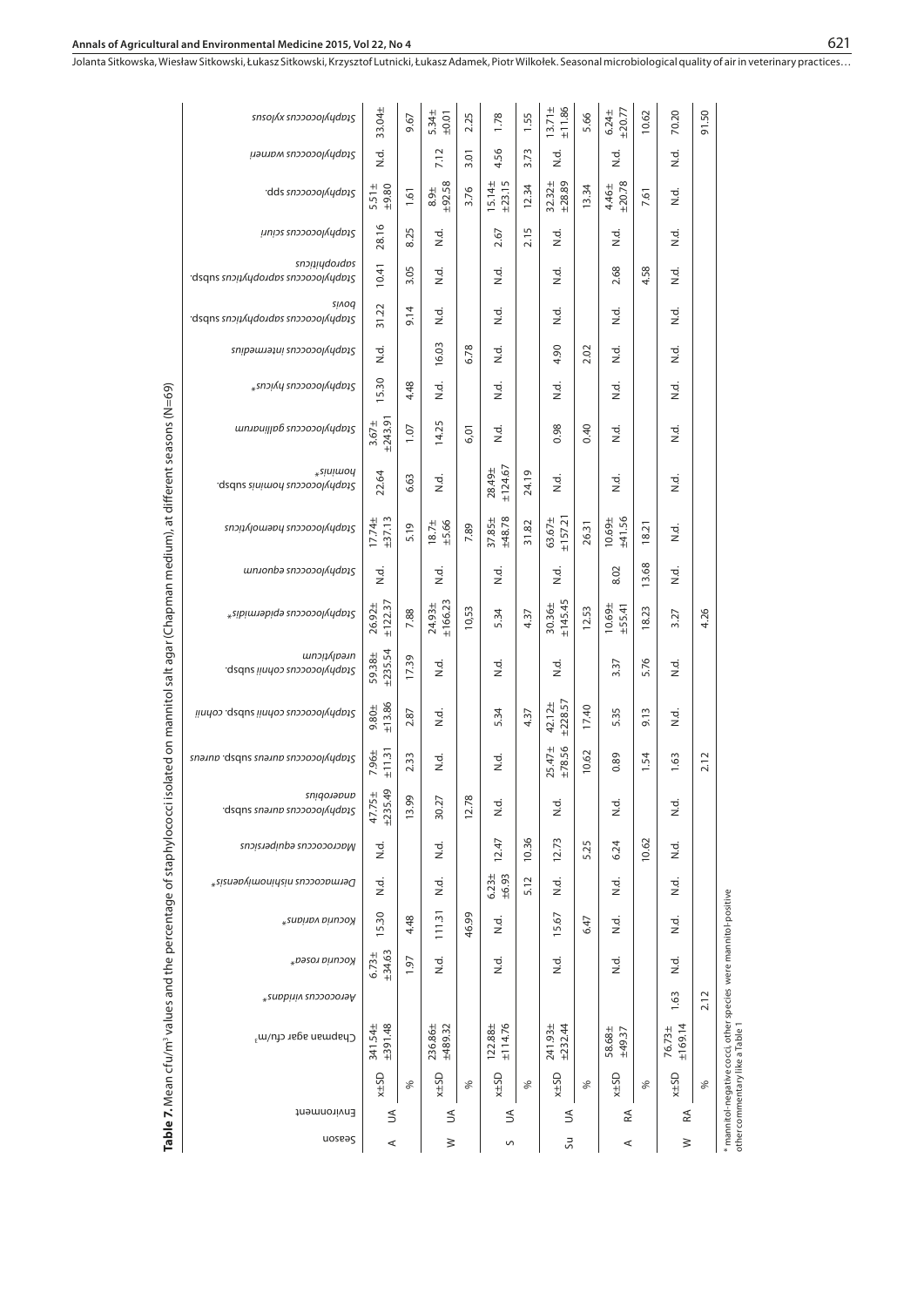|  |  |  | <b>Table 8.</b> The occurrence of Gram-positive cocci (isolated on Chapman medium) in the particular offices (1–44) across seasons |  |  |  |  |  |  |  |  |  |  |  |  |  |  |  |  |  |  |  |  |  |  |
|--|--|--|------------------------------------------------------------------------------------------------------------------------------------|--|--|--|--|--|--|--|--|--|--|--|--|--|--|--|--|--|--|--|--|--|--|
|--|--|--|------------------------------------------------------------------------------------------------------------------------------------|--|--|--|--|--|--|--|--|--|--|--|--|--|--|--|--|--|--|--|--|--|--|

|                                                   |               | Urban areas       |                |                | Rural areas    |        |  |  |
|---------------------------------------------------|---------------|-------------------|----------------|----------------|----------------|--------|--|--|
| Species                                           | Autumn        | Summer            | Spring         | Winter         | Autumn         | Winter |  |  |
| Aerococcus viridans                               | N.d.          | N.d.              | N.d.           | N.d.           | N.d.           | 28     |  |  |
| Kocuria rosea                                     | 18,20         | N.d.              | N.d.           | N.d.           | N.d.           | N.d.   |  |  |
| Kocuria varians                                   | 17            | $\mathbf{1}$      | N.d.           | 32             | N.d.           | N.d.   |  |  |
| Dermacoccus nishinomiyaensis                      | N.d.          | N.d.              | 6, 8           | N.d.           | N.d.           | N.d.   |  |  |
| Macrococcus equipersicus                          | N.d.          | 6                 | 11             | N.d.           | 25             | N.d.   |  |  |
| Staphylococcus aureus subsp. anaerobius           | 4,37          | N.d.              | N.d.           | N.d.           | N.d.           | N.d.   |  |  |
| Staphylococcus aureus subsp. aureus               | 1, 3, 5       | 3, 10, 11         | N.d.           | N.d.           | 12             | 30     |  |  |
| Staphylococcus cohnii subsp. cohnii               | 1, 5, 17      | 7,8               | 5              | N.d.           | 16             | N.d.   |  |  |
| Staphylococcus cohnii subsp. urealyticum          | 6, 20, 21, 37 | N.d.              | N.d.           | N.d.           | $\overline{7}$ | N.d.   |  |  |
| Staphylococcus epidermidis                        | 1, 21, 17     | 1, 7              | 8              | N.d.           | 14, 25         | 28     |  |  |
| Staphylococcus equorum                            | N.d.          | N.d.              | N.d.           | N.d.           | 8              | N.d.   |  |  |
| Staphylococcus haemolyticus                       | 2,15,22       | 6, 7, 8, 9        | 1, 4, 5, 6, 8  | 27, 35, 34     | 9,11           | N.d.   |  |  |
| Staphylococcus gallinarum                         | 1, 3, 21      | 11                | N.d.           | 36             | N.d.           | N.d.   |  |  |
| Staphylococcus hominis subsp. hominis             | 17, 20        | N.d.              | 2, 11          | N.d.           | N.d.           | N.d.   |  |  |
| Staphylococcus hyicus                             | 13            | N.d.              | N.d.           | N.d.           | N.d.           | N.d.   |  |  |
| Staphylococcus intermedius                        | N.d.          | $\overline{7}$    | N.d.           | 32             | N.d.           | N.d.   |  |  |
| Staphylococcus saprophyticus subsp. bovis         | 20            | N.d.              | N.d.           | N.d.           | N.d.           | N.d.   |  |  |
| Staphylococcus saprophyticus subsp. saprophyticus | 13            | N.d.              | N.d.           | N.d.           | 11             | N.d.   |  |  |
| Staphylococcus sciuri                             | 13            | N.d.              | 1, 10          | N.d.           | N.d.           | N.d.   |  |  |
| Staphylococcus spp.                               | 4, 6, 24      | 1, 2, 3, 5, 8, 9  | 4, 7, 9        | 1, 3, 34, 35   | 10, 26         | N.d.   |  |  |
| Staphylococcus warneri                            | N.d.          | N.d.              | $\overline{2}$ | $\overline{4}$ | N.d.           | N.d.   |  |  |
| Staphylococcus xylosus                            | 2, 5, 18      | 1, 2, 3, 7, 8, 10 | 11             | 1, 31          | 16, 19         | 29     |  |  |

in winter than in summer. A similar relationship was found in this study, as it concerned the statistically significant differences in total bacteria concentrations between urban and rural offices in winter and summer. According to Jones [10], outdoor air is a major source of microorganisms found indoors, especially in summer and autumn. Following this statement, and assuming that urban air is characterized by higher concentrations of bacteria, compared to rural areas in the same geographical region [26], some differences in the concentrations of microflora in veterinary practices can be explained to certain extent. It should be emphasized, though, that this is not the only reason behind this phenomenon. The composition of atmospheric bioaerosol is the result of diversity of environmental sources (soil, leaf surfaces and other plant tissues, plant litter, etc.) [27, 28]. Certain groups of bacteria show noticeable changes in their abundance in particular seasons and can be associated with a particular habitat. This variability suggests that local environmental sources play a significant role in their shaping. In own study, the genera of *Arthrobacter*, *Cellulomonas*, *Microbacterium* and *Corynebacterium* were isolated, which commonly occur in soil, water or are related to vegetation [29, 30]. Therefore, the season itself and environmental conditions, except some other minor factors, have a significant impact on the qualitative and quantitative composition of microorganisms. The 'other factors' include the presence of humans and animals, their size and level of activity, as well as reflexes of sneezing and coughing associated with the breathing process [28]. Both the human body and animal hair create a natural habitat for a number of microorganisms which are released into the air and are deposited on the fittings and the floor.

The high content of bacteria specific for skin, nose and human hair, found in the air and the dust, indicate that the floor is an important reservoir for human bacteria which, being resuspended, have a strong influence on the structure of the microbial population in air [31].

Apart from humans, animals can be a major source of bacteria in indoor spaces, especially in those places where their congestion is considerable. Fujimura et al. [12] reported a large increase in the number and diversity of bacteria in domestic dust, of which the major part was probably transported from outside on animals' hair. This suggests why, in addition to external and seasonal factors, low levels of bacterial bioaerosol in rural veterinary offices were reported. Veterinary work in rural areas focuses rather on dealing with farm animals. Thus, visiting patients away from the clinic is more frequent, while the number of admissions of small animals (dogs, cats) is smaller, which is a result of the specific nature of the field-work as well as the resident's needs for veterinary care of accompanying animals.

Especially noteworthy are the results obtained by Harper et al. [24] who conducted a study of bacterial pollution in a small animal clinic. They observed higher concentrations of microorganisms in areas where the animals were housed on a 24-hour basis, including those that experienced intense mixing of air as a result of the opening of doors and windows, movement of personnel, and lack of regular cleaning of ventilation ducts. A smaller number of microorganisms were present in the air after cleaning. The highest levels of bacterial contamination of air ranging from 500 cfu/  $m<sup>3</sup>$  (in the morning) – 300 cfu/m<sup>3</sup> (in the afternoon, after cleaning) were found by Harper et al. [24] in the premises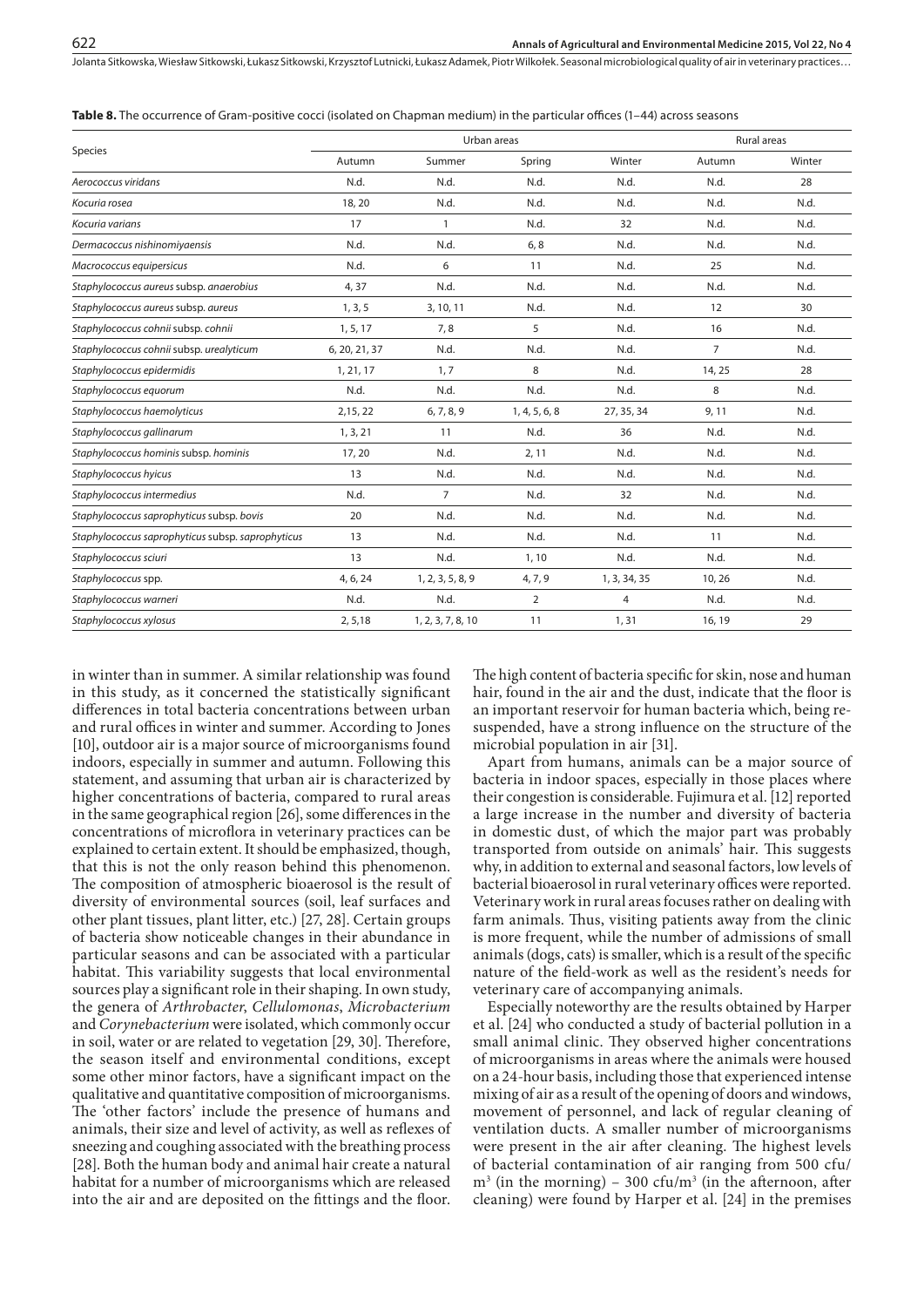where the animal stay was permanent – in cages and postprocedural room (observational). The concentrations in ambulatory rooms were, respectively, 50 and 200 cfu/m<sup>3</sup>. There were statistically significant differences in the amount of microorganisms in these rooms in the morning and in the afternoon.

For comparison, in the presented study, in areas where admissions were being made, significantly higher concentrations of the total number of bacteria ranging from 39 – 5,034 cfu/m<sup>3</sup> were detected. Most probably a couple of factors had an impact on it: first of all, the importance of the sampling season is unquestionable (Harper et al. do not specify the time of year in which their study took place), the type of substrate used for the isolation of bacteria, the nature of the facility, the elevation at which sampling was carried out (in Harper's study it was at 1.5 m, in the current study there were 3 different levels), and the presence or absence of air conditioning. Bacterial flora found by Harper et al. was mostly represented by numerous species of the genus *Micrococcus*, *Staphylococcus*, *Corynebacterium* and *Bacillus*, while *Micrococcus* and *Staphylococcus* were the most frequently isolated groups of bacteria. Besides, in those rooms where animals were staying at all times, the amount of *Micrococcus* was significantly higher than any other bacteria (p <0.05). The concentrations of Gram-negative bacteria in the presented study accounted for the lowest percentage of all the isolated bacteria, and were similar to the results obtained by Harper et al. [24]. The results obtained by Noris et al. [32] may provide some explanation for the similarity, as they showed that bacteria present in house dust, especially Gram-negative bacteria, are not of human origin and their occurrence is presumably due to the outside air. A minor concentration of Gram-negative bacteria in the bioaerosol of veterinary practices, compared with a higher concentration of Gram-positive, may also result from the increased resistance of Gram-positive bacteria and their ability to survive in strong sunlight [26, 33]. Studies of the bacterial bioaerosol in veterinary practices and small animals clinics [24, 25] showed significant similarity to the composition of the microflora of residential and office buildings, where Gram-positive cocci (species *Micrococcus* spp., *Staphylococcus* spp.) were the most common microorganisms. Their presence was also detected in the outside air; however, the concentration was higher indoors, prevailing in summer compared to winter [34]. The presented study indicates that veterinary clinics create habitats for many Gram-positive cocci, including pathogens opportunistic for humans and animals.

Among the species of greatest clinical significance, coagulase-positive staphylococci were isolated: *Staphylococcus aureus* subsp. *aureus*, *S*. *aureus* subsp. *anaerobius* and *S*. *intermedius,* some of which may exhibit resistance to methicillin. The methicillin-resistant *S*. *aureus* (MRSA) and methicillin-resistant *S*. *pseudintermedius* (MRSP) have been a problem in veterinary medicine for many years for both animals and public health. MRSA occur in clinically healthy animals, although they are often the cause of many opportunistic infections. In veterinary practice, they become an important factor of occupational risk due to constant and direct contact between the staff and animals. There are studies which have shown a similarity between human and animal strains of MRSA, which may suggest transmission between the species [35]. Also, a sharp increase in the number of nonhospital MRSA infections in healthy individuals in recent

years points to other sources of these microorganisms [36]. Methicillin-resistant *Staphylococcus* are a major challenge for medicine, but soon it may appear that methicillin susceptible strains of *S*. *pseudintermedius* (MRSP) will become a major challenge for public health because, as shown by Paul et al. [37], they colonize humans more effectively than HMRSA.

#### **CONCLUSIONS**

- 1)In rural clinics, the mean number of microorganisms isolated on blood agar (in each of the separated groups) was lower compared to urban clinics.
- 2)Gram-positive cocci of *Staphylococcus* genera and Grampositive rods (*Brevibacterium*, *Corynebacterium*) were prevalent in urban clinics during summer and autumn.
- 3)In the examined clinics, the total concentration of bacteria was within the range of  $39 - 5,034 \text{ cfu/m}^3$ , and in most cases did not exceed the proposals of acceptable concentrations for residential rooms and offices. However, the presence of pathogenic microorganisms and prolonged exposure can create a health risk for allergic symptoms in staff.
- 4)Studies have shown that the concentration and type/ species composition of microorganisms in the air in veterinary facilities may be correlated with external climatic conditions and habitats, as well as placement (town, village).
- 5)This attempt to evaluate the aerogenic microflora in a veterinary practice is the first of its kind in Poland, and one of the few in the world. It is therefore appropriate to conduct further research and incorporate air quality monitoring for current assessment of the exposure to potentially pathogenic microorganisms.

#### **REFERENCES**

- 1. [Scheftel](http://avmajournals.avma.org/action/doSearch?action=runSearch&type=advanced&result=true&prevSearch=%2Bauthorsfield%3A%28Scheftel%2C+Joni+M.%29) JM, [Elchos](http://avmajournals.avma.org/action/doSearch?action=runSearch&type=advanced&result=true&prevSearch=%2Bauthorsfield%3A%28Elchos%2C+Brigid+L.%29) BL, [Cherry](http://avmajournals.avma.org/action/doSearch?action=runSearch&type=advanced&result=true&prevSearch=%2Bauthorsfield%3A%28Cherry%2C+Bryan%29) B[, DeBess](http://avmajournals.avma.org/action/doSearch?action=runSearch&type=advanced&result=true&prevSearch=%2Bauthorsfield%3A%28DeBess%2C+Emilio+E.%29) EE, [Hopkins](http://avmajournals.avma.org/action/doSearch?action=runSearch&type=advanced&result=true&prevSearch=%2Bauthorsfield%3A%28Hopkins%2C+Sharon+G.%29) SG, [Levine](http://avmajournals.avma.org/action/doSearch?action=runSearch&type=advanced&result=true&prevSearch=%2Bauthorsfield%3A%28Levine%2C+Jay+F.%29) JF, [Williams](http://avmajournals.avma.org/action/doSearch?action=runSearch&type=advanced&result=true&prevSearch=%2Bauthorsfield%3A%28Williams%2C+Carl+J.%29) CJ, [Bell](http://avmajournals.avma.org/action/doSearch?action=runSearch&type=advanced&result=true&prevSearch=%2Bauthorsfield%3A%28Bell%2C+Michael+R.%29) MR, [Dvorak](http://avmajournals.avma.org/action/doSearch?action=runSearch&type=advanced&result=true&prevSearch=%2Bauthorsfield%3A%28Dvorak%2C+Glenda+D.%29) GD, [Funk](http://avmajournals.avma.org/action/doSearch?action=runSearch&type=advanced&result=true&prevSearch=%2Bauthorsfield%3A%28Funk%2C+Renee+H.%29) RH, Just SD, [Samples](http://avmajournals.avma.org/action/doSearch?action=runSearch&type=advanced&result=true&prevSearch=%2Bauthorsfield%3A%28Samples%2C+Oreta+M.%29) OM, [Schaefer](http://avmajournals.avma.org/action/doSearch?action=runSearch&type=advanced&result=true&prevSearch=%2Bauthorsfield%3A%28Schaefer%2C+Elysia+C.%29) EC, [Silvia](http://avmajournals.avma.org/action/doSearch?action=runSearch&type=advanced&result=true&prevSearch=%2Bauthorsfield%3A%28Silvia%2C+Christine+A.%29) CA. Compendium of Veterinary Standard Precautions for Zoonotic Disease Prevention in Veterinary Personnel: National Association of State Public Health Veterinarians Veterinary Infection Control Committee. JAVMA. 2010; 237(12): 1403–1422.
- 2. PN-N-18002:2000 Systemy zarządzania bezpieczeństwem i higieną pracy. Ogólne wytyczne do oceny ryzyka zawodowego (in Polish).
- 3. CDC/National Institutes of Health. Biosafety in microbiological and biomedical laboratories. 5th ed., 2009.
- 4. Elchos B, Scheftel J, Cherry B, DeBess E, Hopkins S, Hunter L, Levine J, Williams C. Compendium of veterinary standard precautions: zoonotic disease prevention in veterinary personnel. National Association of State Public Health Veterinarians, Veterinary Infection Control Committee 2006.
- 5. Douwes J, Thorne P, Pearce N, Heederik D. Bioaerosol health effects and exposure assessment: progress and prospect. Ann Occup Hyg. 2003; 47(3): 187–200.
- 6. Srikanth P, Sudharsanam S, Steinberg R. Bio-aerosols in indoor environment: composition, health effects and analysis. Indian J Med Microbiol. 2008; 26(4): 302–312.
- 7. Development of WHO guidelines for indoor air quality. Report on a working group meeting; Oct 23–24 2006; Bonn, Germany.
- 8. Górny RL. Biologiczne czynniki szkodliwe: Normy, zalecenia i propozycje wartości dopuszczalnych. Podstawy i Metody Oceny Środowiska Pracy. 2004; 3(41): 17–39 (in Polish).
- 9. Dutkiewicz J, Śpiewak R, Jabłoński L, Szymańska J. Biologiczne czynniki zagrożenia zawodowego. Klasyfikacja, narażone grupy zawodowe, pomiary, profilaktyka. Ad punctum, Lublin 2007 (in Polish).
- 10. Jones AP. Indoor air quality and health. Atmos Environ. 1999; 33(28): 4535–4564.